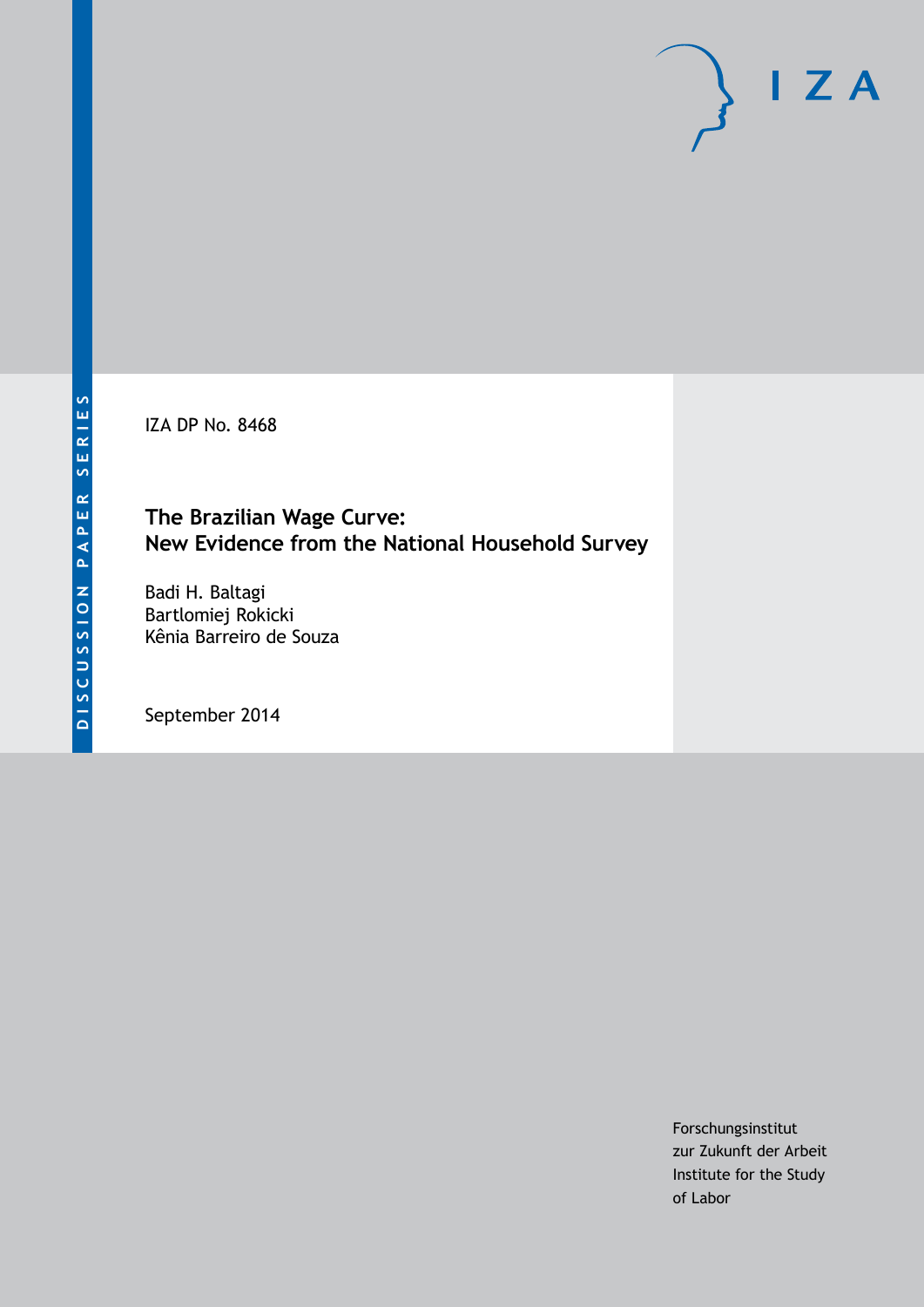# **The Brazilian Wage Curve: New Evidence from the National Household Survey**

# **Badi H. Baltagi**

*CPR, Syracuse University and IZA*

# **Bartlomiej Rokicki**

*University of Warsaw and REAL, University of Illinois*

# **Kênia Barreiro de Souza**

*CEDEPLAR/UFMG and REAL, University of Illinois*

Discussion Paper No. 8468 September 2014

IZA

P.O. Box 7240 53072 Bonn **Germany** 

Phone: +49-228-3894-0 Fax: +49-228-3894-180 E-mail: [iza@iza.org](mailto:iza@iza.org)

Any opinions expressed here are those of the author(s) and not those of IZA. Research published in this series may include views on policy, but the institute itself takes no institutional policy positions. The IZA research network is committed to the IZA Guiding Principles of Research Integrity.

The Institute for the Study of Labor (IZA) in Bonn is a local and virtual international research center and a place of communication between science, politics and business. IZA is an independent nonprofit organization supported by Deutsche Post Foundation. The center is associated with the University of Bonn and offers a stimulating research environment through its international network, workshops and conferences, data service, project support, research visits and doctoral program. IZA engages in (i) original and internationally competitive research in all fields of labor economics, (ii) development of policy concepts, and (iii) dissemination of research results and concepts to the interested public.

IZA Discussion Papers often represent preliminary work and are circulated to encourage discussion. Citation of such a paper should account for its provisional character. A revised version may be available directly from the author.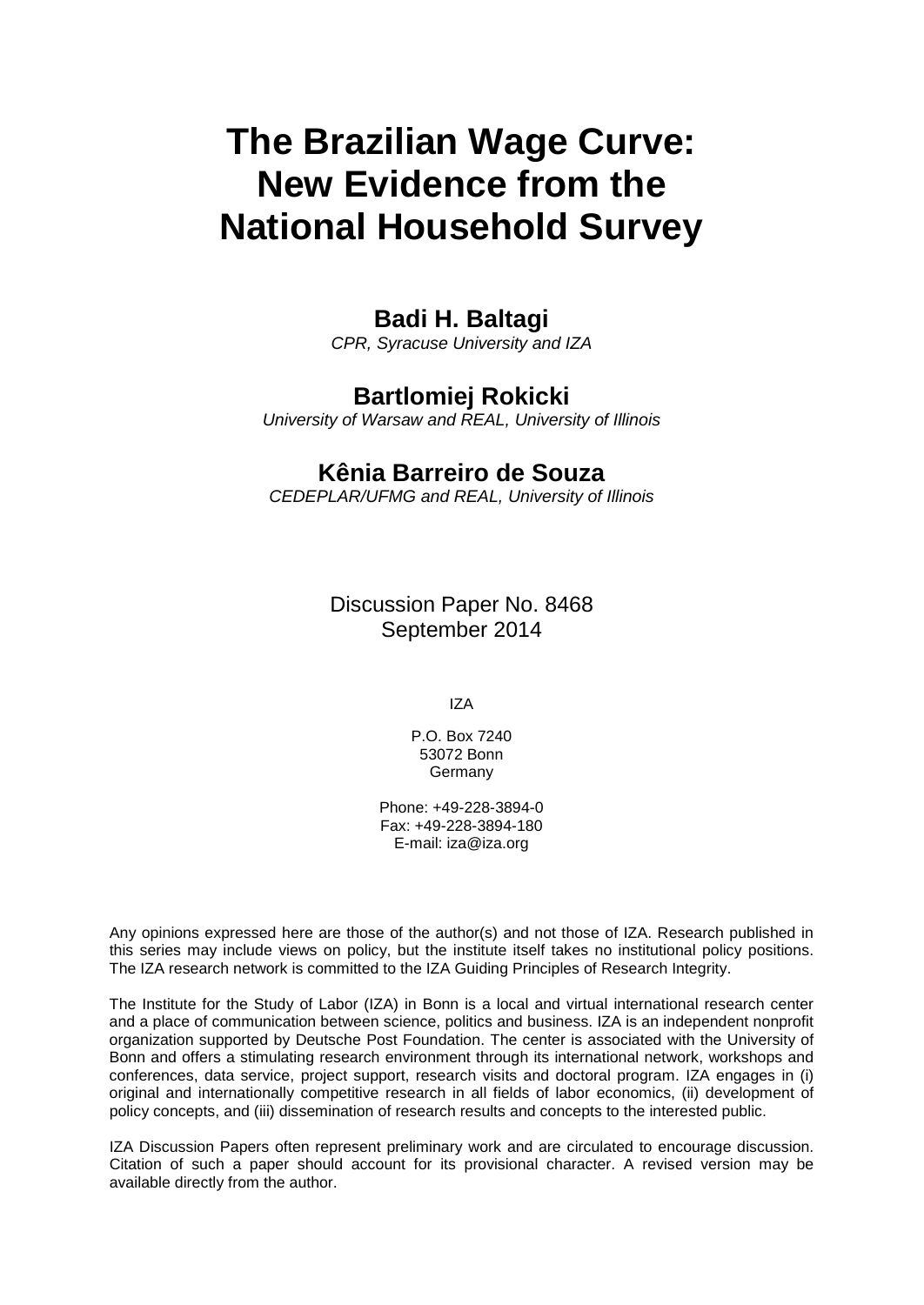IZA Discussion Paper No. 8468 September 2014

# **ABSTRACT**

# **The Brazilian Wage Curve: New Evidence from the National Household Survey**

This paper reconsiders the Brazilian wage curve using individual data from the National Household Survey at 27 Federative Units over the period 2002 - 2009. We find evidence in favor of the Brazilian wage curve with an unemployment elasticity of -0.08 when the lagged unemployment rate is used as an instrument for current unemployment rate. We also find that males in Brazil are significantly more responsive to local unemployment rates (-0.13) than their female counterparts. In fact, we find that the unemployment elasticity for women is statistically insignificant. Applying gender specific unemployment rates, the elasticity for men decreases to -0.09, while the elasticity for women remains statistically insignificant. This paper also finds that the estimates for Brazilian wage curve are completely different for the case of formal and informal workers.

JEL Classification: C26, J30, J60

Keywords: wage curve, fixed effects, regional labor markets, household surveys, informal workers

Corresponding author:

Badi H. Baltagi Syracuse University Center for Policy Research Syracuse, New York 13244-1020 USA E-mail: [bbaltagi@maxwell.syr.edu](mailto:bbaltagi@maxwell.syr.edu)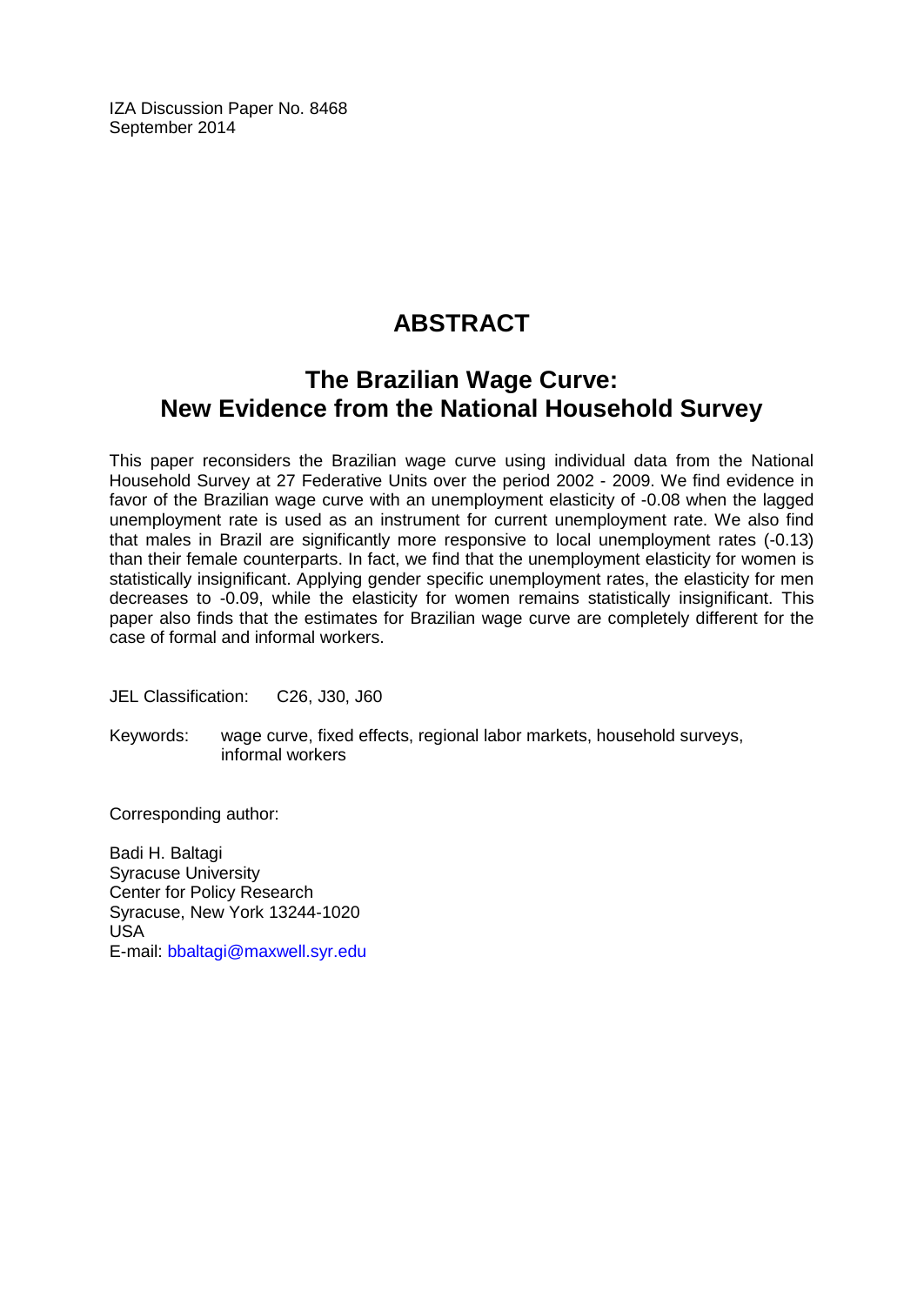#### **1. Introduction**

Since the pioneering studies by Blanchflower and Oswald (1990, 1995, 2000), the number of papers analyzing the wage curve has been constantly increasing. As a matter of fact, Blanchflower and Oswald (2005) report the existence of the wage curve for more than 40 countries. Yet, the majority of them are either European countries or developed economies. Blanchflower and Oswald (2005) find an unemployment elasticity mostly in the neighborhood of -0.1. Although, in their meta-analysis paper, Nijkamp and Poot (2005) claim that after controlling for publication bias, the 'true' wage curve elasticity at the means of study characteristics is no more than -0.07.

This paper reconsiders the wage curve for Brazil – the biggest economy in South America and one of the biggest in the world in terms of nominal GDP. We use individual data from the Brazilian National Household Survey<sup>[1](#page-3-0)</sup> for the period  $2002-2009^2$  $2002-2009^2$ . After excluding the selfemployed or paid family workers, the unemployed, inactive and missing observations, we are left with over 739,490 observations. The literature on the wage curve in other South American countries is rather limited and include papers on Argentina (Galiani, 1999), Chile (Berg and Contreras, 2004; Garcia and Granados, 2005), Colombia (Arango et al., 2010; Ramos et al., 2009) and Uruguay (Bucheli and González, 2012). Almost all of these studies rely on microdata and report unemployment elasticities around -0.1. The only exception is the paper by Galiani (1999) who claims that the short-run unemployment elasticity in Argentina is below - 0.1, but approaches -0.1 in the long-run.

Previous literature on the wage curve for Brazil includes Garcia (2002), Souza and Machado (2004), Reis (2006), Santolin and Antigo (2009) and Silva and Monsueto (2012). All of these studies use the same survey (Brazilian National Household Survey). All find support for the existence of a wage curve for Brazil. For the period 1981-1999, Garcia (2002) uses individual

 $\overline{a}$ 

<span id="page-3-0"></span><sup>&</sup>lt;sup>1</sup> In portuguese "Pesquisa Nacional por Amostra de Domicílios" (PNAD).

<span id="page-3-1"></span><sup>2</sup> The National Sample Survey (PNAD) is obtained annually except for Census years. The last two censuses were conducted in 2000 and 2010. So, the period 2001 to 2009 is the largest and most recent annual information sequence.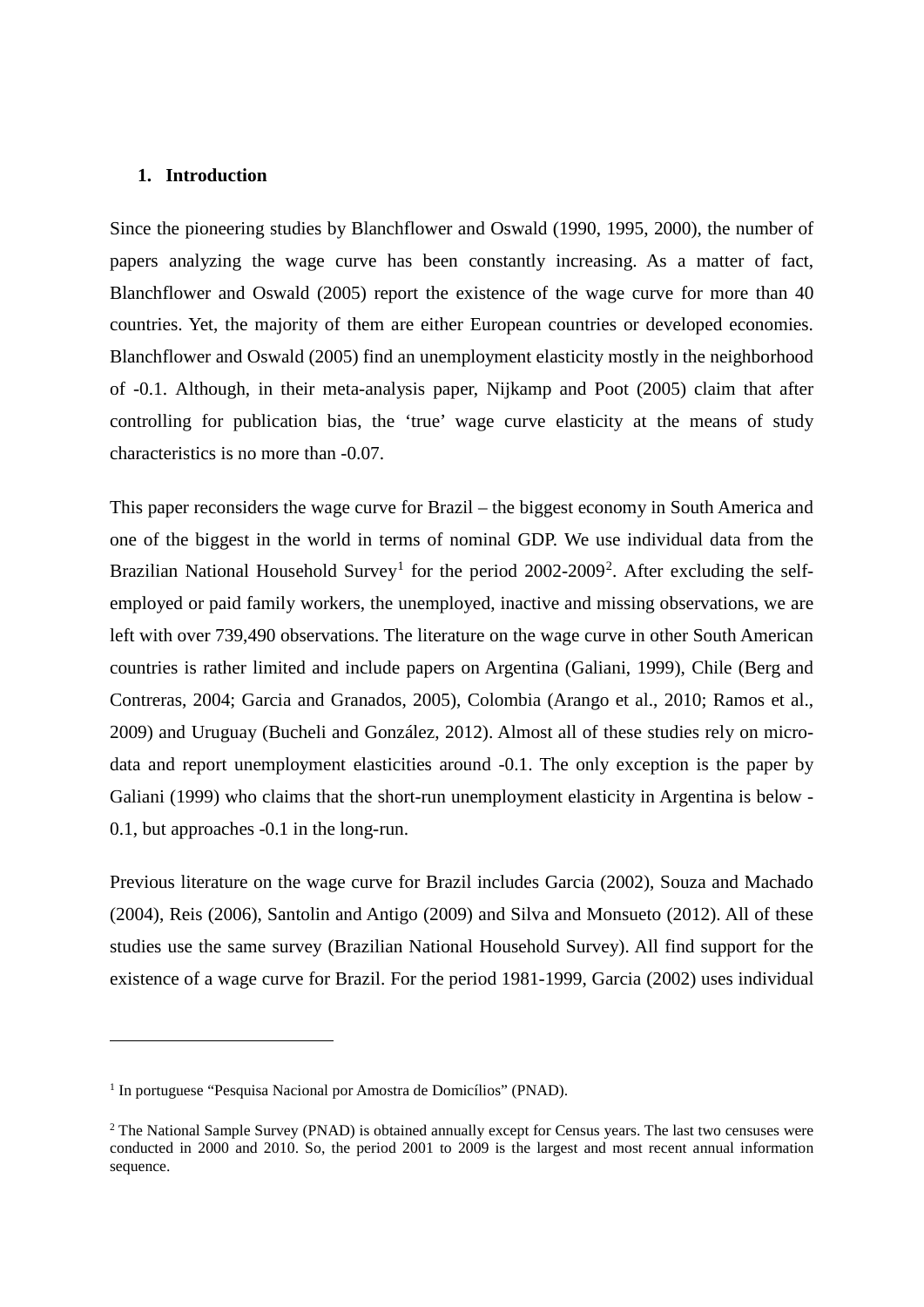data and applies a two-step regional fixed effects estimation procedure (an adaption of Card, 1995). He finds an overall elasticity of -0.13. This unemployment elasticity is higher for women than for men, for non-whites, for non-household heads, for workers without a job contract; for part-time jobs and for younger workers.

For the same period and with similar methodology, Souza and Machado (2004) estimate an unemployment elasticity estimate of -0.23 for urban areas and -0.06 for rural areas, a clear reflection of the concentration of informal jobs with low payments in rural areas. Reis (2006) uses aggregated data for the 1990-1999 period in order to estimate a dynamic wage curve for different skill levels. He finds different elasticities for low (-0.05), medium (-0.04) and highskilled workers (-0.01).

Santolin and Antigo (2009) apply a dynamic pseudo-panel model estimated with Generalized Method of Moments for six Brazilian metropolitan regions over the 1997-2005 period. They aggregate the data for ten different groups by gender, race, age and education. They find an elasticity of -0.15 for the full sample, but the value goes down to -0.05 when only formal workers are considered. Their results also show that men have a higher unemployment elasticity than women, and that these elasticities decline over time. More recently, Silva and Monsueto (2012) analyze the wage curve for different segments in the labor market over the period 2002 and 2009. Applying individual data and following the Card (1995) approach, they find an unemployment elasticity estimate of -0.047.

In general terms, previous findings for Brazil can be summarized as follows: i) there is a wage curve for Brazil; ii) the unemployment elasticity declines from the 1990s to the 2000's; and iii) less educated, informal workers, and males are more sensitive to regional unemployment rates. This paper contributes to the Brazilian wage curve literature in three ways. First, it estimates the Brazilian wage curve using rich individual data and not averages across regions. It controls for regional fixed effects and corrects for possible endogeneity of the unemployment rate using its lagged value as an instrument. Second, the data used is the most recent available data, accounting for changes in the labor market in the last decade. Last, we focus on robustness of these results to gender-specific unemployment rates and to how they differ across formal and informal workers.

These robustness checks turn out to be particularly important for Brazil, where the informality is around 27% for all workers, 29.86% for women and 24.80% for men, according to the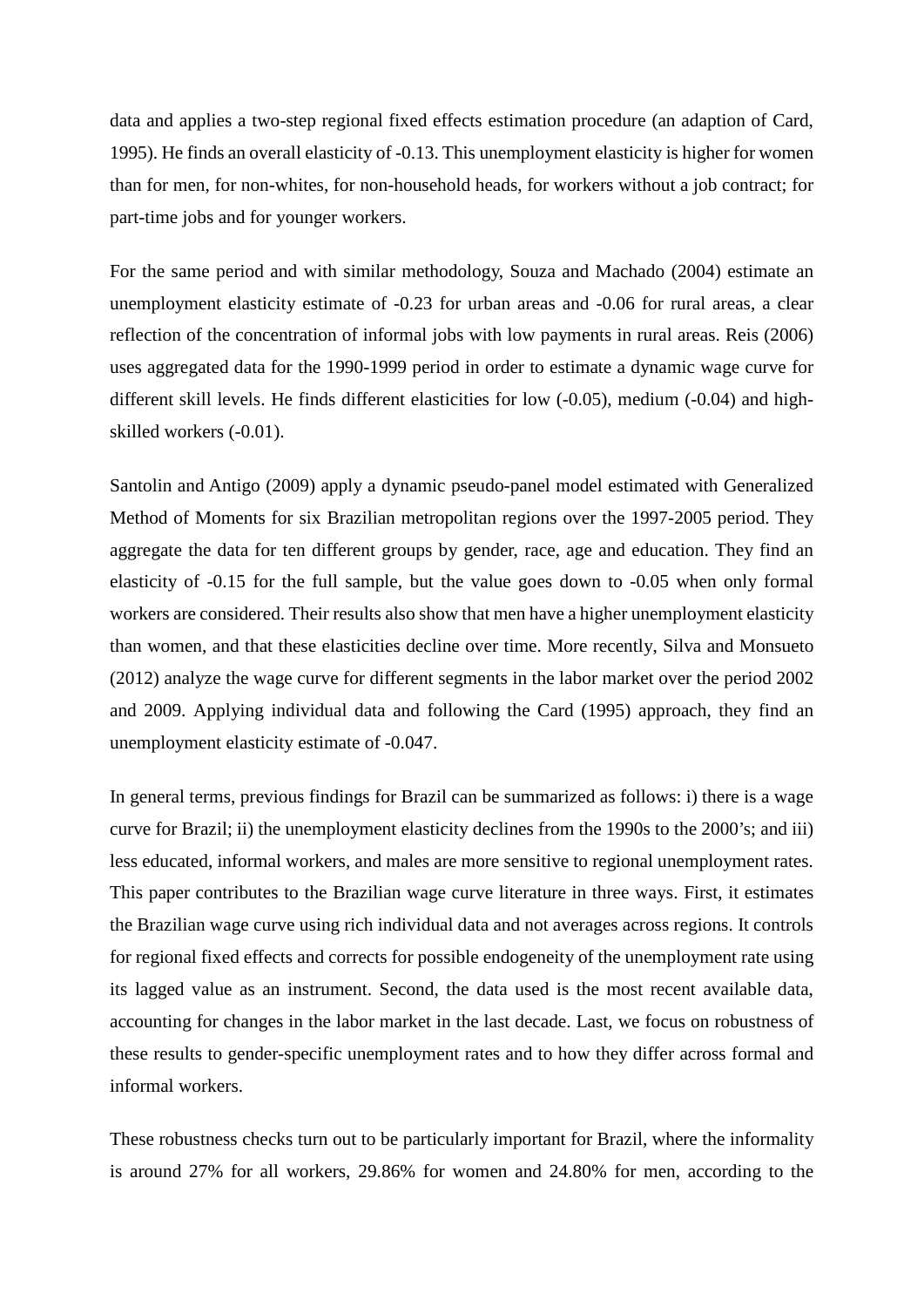Brazilian National Household Survey for 2012<sup>[3](#page-5-0)</sup>. Also, Barros *et al.* (2011) report that between 1990 and 2007 the female labor force participation increased from around 40% to more than 60%. However, women are mostly concentrated in part time jobs, least productive sectors, with lower wages, and in the informal jobs sector (The World Bank Group, 2014). These characteristics make women a more vulnerable group in the labor market, and even worse off when employed in informal jobs.

The remainder of the paper is organized as follows. In Section 2 we briefly review the theoretical framework and the data. Section 3 discusses the empirical wage curve results obtained with region specific unemployment rates for all workers as well as gender specific regional unemployment rates. Section 4 focuses on the formality of employment and its impact on the wage curve estimates. Finally, Section 5 concludes.

#### **2. Theoretical framework and data**

 $\overline{a}$ 

The wage curve is simply a standard wage equation normally used to estimate the returns to education or the male–female wage gap but with the addition of the local unemployment variable to the set of regressors. Following Blanchflower and Oswald (1995), we estimate the augmented Mincerian (Mincer, 1974) wage equation in the form of:

$$
\log W_{\text{irr}} = \alpha + \beta \log U_{\text{rt}} + X_{\text{irr}}' \gamma + \mu_r + \lambda_t + \nu_{\text{irt}} \tag{1}
$$

where  $W_{irt}$  is the real hourly wage rate of individual *i* observed in region *r* at time *t*.  $U_{rt}$  is the unemployment rate in region *r* at time *t*.  $\mu_r$  is a region effect,  $\lambda_t$  is a time effect and  $v_{irt}$  is the remainder error term. *Xirt* represents control variables which include the characteristics of individual *i* such as: gender, race, age, age squared, tenure, tenure squared, education, marital status, occupation, industry, sector, and the distinction between urban and rural areas. See the Appendix for a detailed description of these variables for the Brazilian data. The model was estimated using regions fixed effects 2SLS. We instrument the logarithm of unemployment rate in a region *r* at time *t* by its lagged value in the previous year, see Baltagi and Blien (1998).

<span id="page-5-0"></span><sup>&</sup>lt;sup>3</sup> It is worth noting that the informality was even higher in 2002, when 37.25% employees lacked a formal labor contract.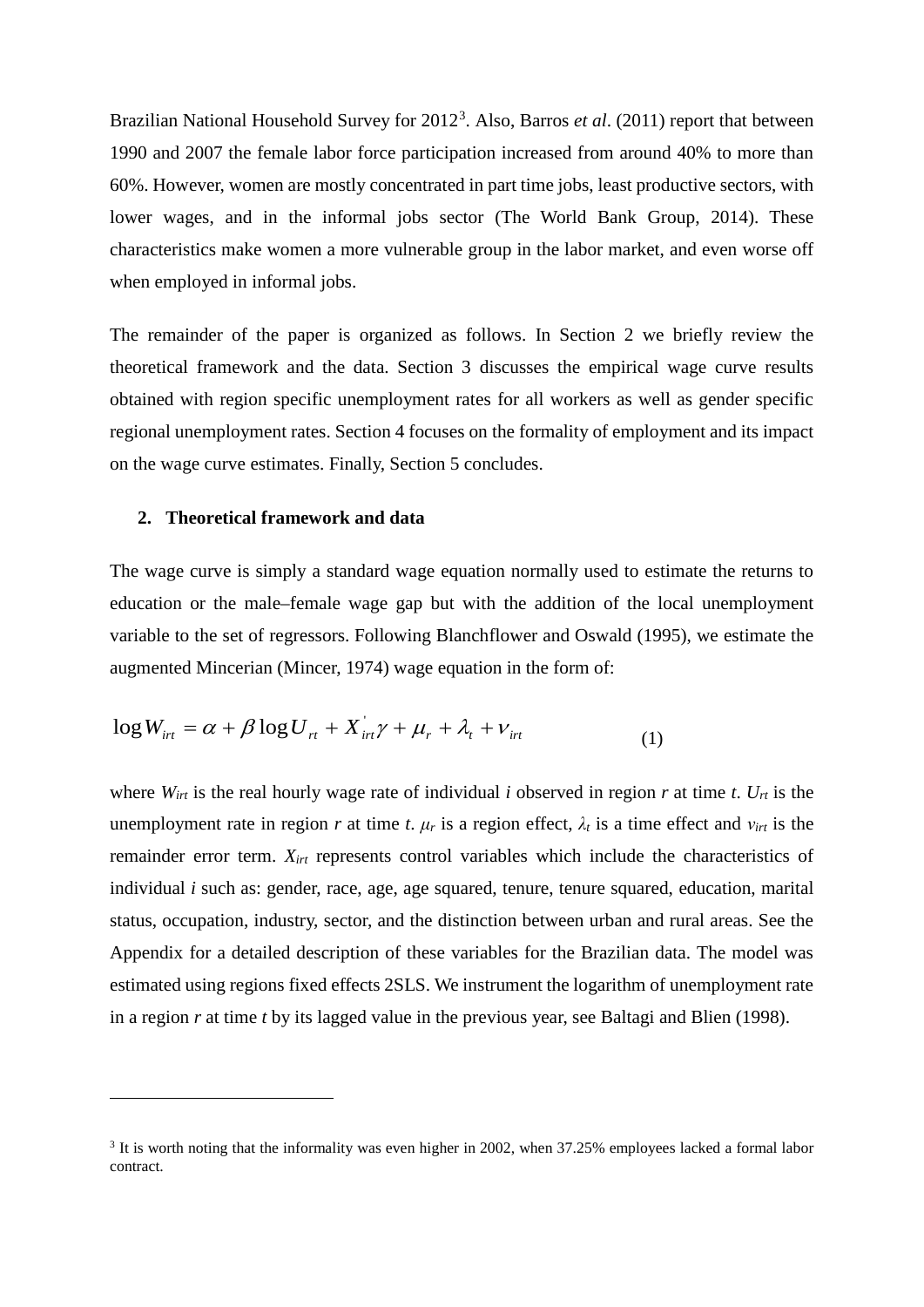Our paper estimates a wage curve for Brazil using micro-level wage data obtained from the Brazilian National Household Survey at 27 Federative Units over the period 2002 - 2009. After excluding the self-employed or paid family workers, the unemployed, inactive and missing observations, we are left with over 739,490 observations of whom 415,291 are males and 324,199 are females. This rich individual level data set allows us to control for a large set of individual characteristics affecting individuals' wage responses to variations in regional unemployment rates. We are able to investigate the existence of a wage curve for various types of workers: male vs. female, young vs. old, skilled vs. unskilled, formal vs. informal etc.

#### **3. Empirical Results**

In Table 1 we show the estimation results for the unemployment elasticity of real wages, based on Equation (1). In order to save space, we report only the parameter  $\beta$  with its corresponding robust standard error for different types of workers<sup>[4](#page-6-0)</sup>. The unemployment elasticity estimate of the hourly wages for the whole sample is -0.076 and is significant at the 5% level. Yet, when we sort our sample by gender, we find that the wage curve in Brazil is significant only for the male population. For men, the unemployment elasticity estimate is -0.134 and is significant at the 1% level. In contrast, the unemployment elasticity estimate for females has the wrong sign (0.002) but is not statistically significant. Our results are in line with the previous findings for Brazil by Santolin and Antigo (2009) or Silva and Monsueto (2012). They are also similar to the results from other South American countries.

The rest of Table 1 confirms the existence of the wage curve for white (-0.077), young (-0.154) and medium skilled workers (-0.110). Also, for workers living in urban areas (-0.055), working for a given employer up to 1 year (-0.180) and between 1 and 5 years (-0.137), and employed in the private sector (-0.097).

#### Insert Table 1 here

Having estimated the unemployment elasticities for the whole sample in Table 1, we focus on the differences between males and females in Tables 2 and 3. In Table 2, for the case of men, we estimate a strong and statistically significant unemployment elasticity for black (-0.175),

 $\overline{a}$ 

<span id="page-6-0"></span><sup>&</sup>lt;sup>4</sup> The results on the other control variables are available upon request.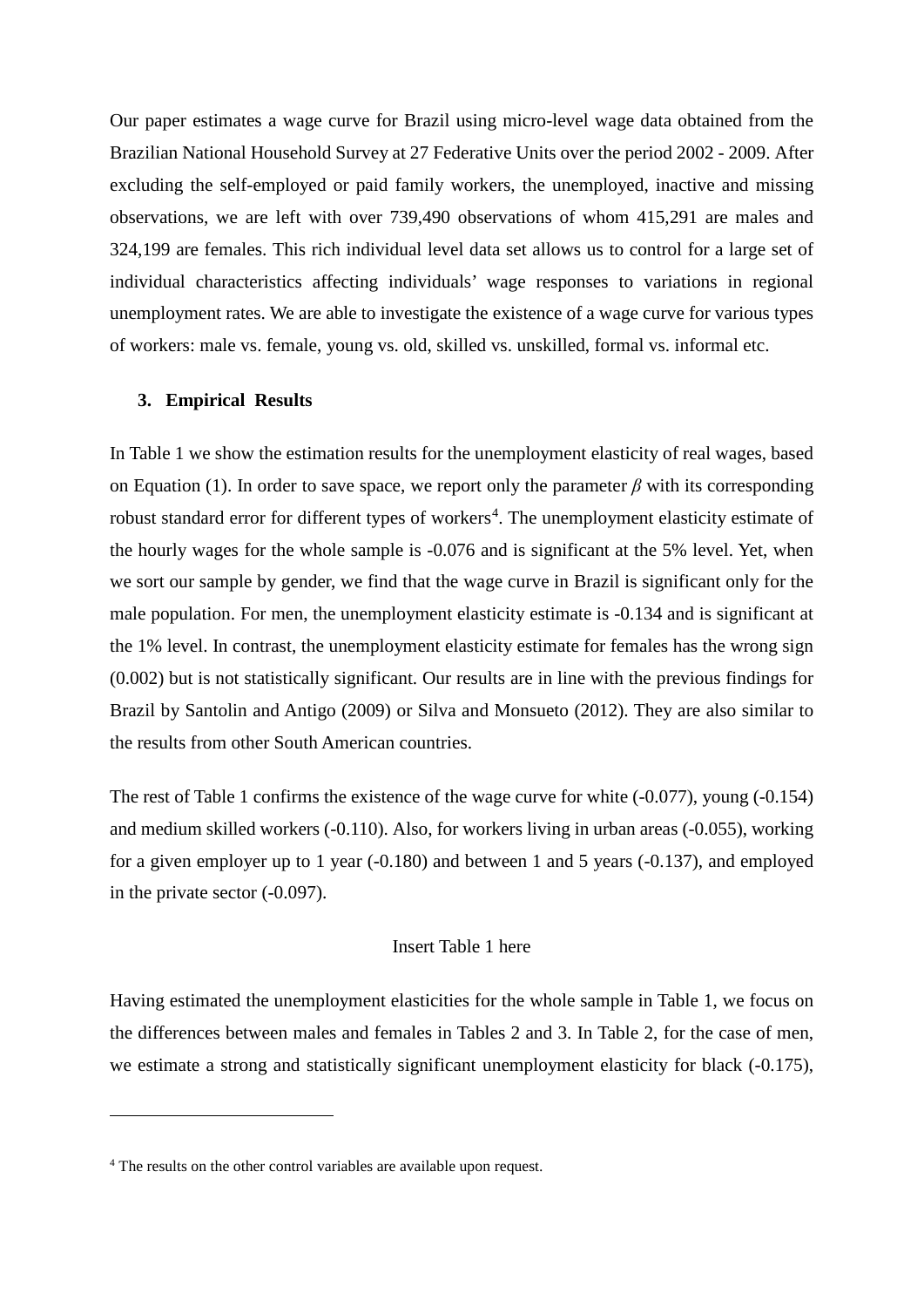young (-0.190) and medium skilled workers (-0.213). Table 2 shows also that the wages are negatively correlated with local unemployment rates for men living in urban areas (-0.097), working in a given firm up to 1 year (-0.217) and between 1 and 5 years (-0.165), and employed in the private sector (-0.140). For all other categories of workers, the unemployment elasticity is not statistically significant.

## Insert Table 2 here

Table 3 shows that for women in Brazil, the wage curve is non-existent. For all categories considered, the unemployment elasticity for women workers is statistically insignificant except for women with 5 or more years of tenure.

## Insert Table 3 here

Card (1995) suggests applying subsample specific unemployment rates. Concern over the representativeness of these subsamples should not be an issue for the gender specific unemployment rate. After all, the national labor force surveys, by definition, have to be representative for men and women. We also believe that there are not only econometric but also economic reasons indicating the necessity of differentiating between male and female unemployment. The main one is the enormous difference between the status of men and women in the Brazilian labor market. In some professions, men and women hardly compete for the same jobs.

Figure 1 shows the differences in the unemployment rate between men and women in Brazil over the period 2001 and 2009. It is easy to see that the unemployment rate for men is on average more than 4 percentage points lower than that for women. Moreover, this difference seems to be stable over the period of study.

# Insert Figure 1 here

The wage gap between men and women in the Brazilian labor market is shown in Figure 2. In fact, Figure 2 shows the average hourly wages by gender, calculated using the Brazilian National Household Survey data. Again, the differences between men and women are significant (more than 1 BRL per hour) and persistent over time.

# Insert Figure 2 here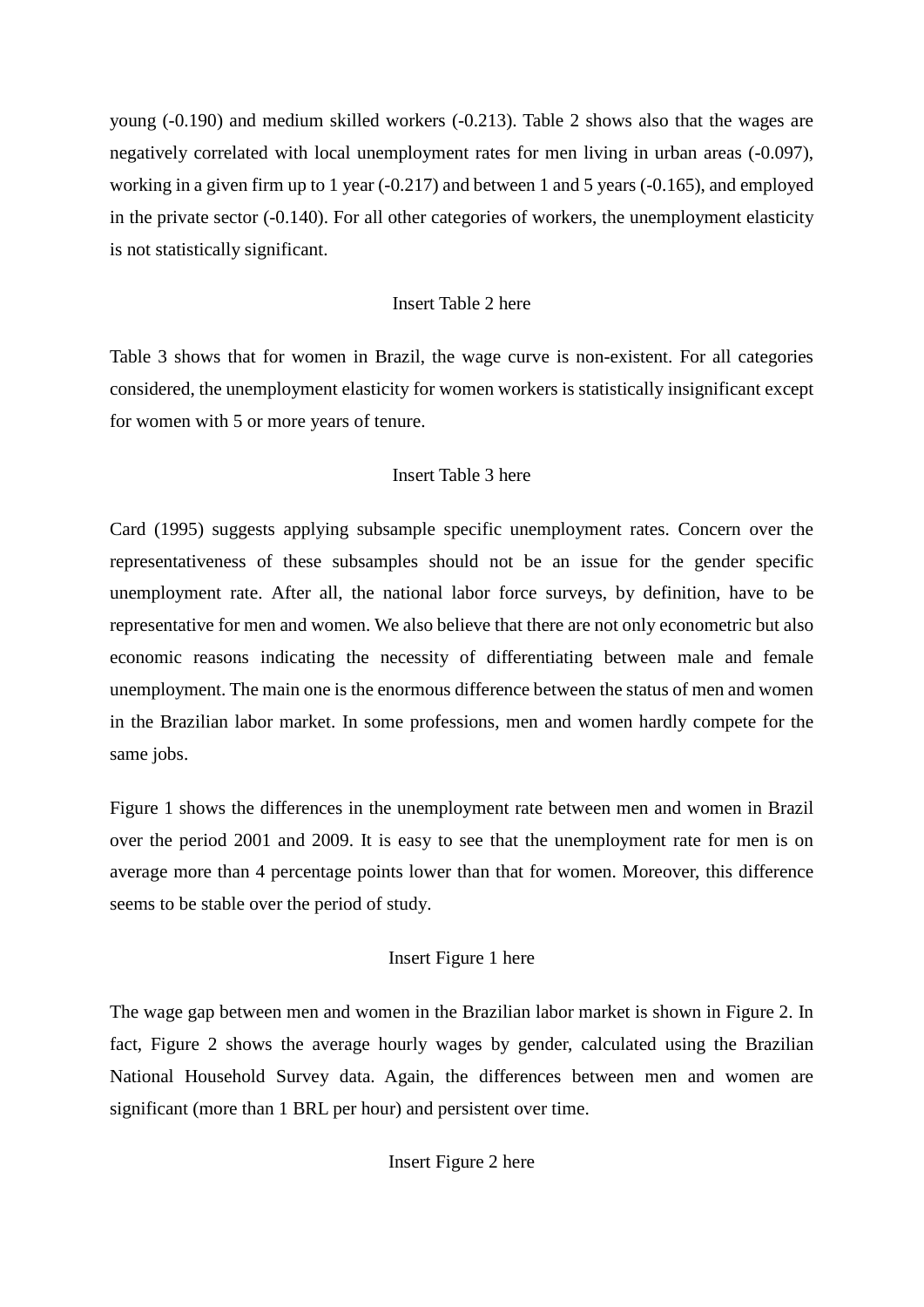Tables 4 and 5 use gender specific unemployment rates and re-estimate Equation (1) for the subsamples of men and women. Table 4 shows the results for the men subsample. The men's gender specific unemployment elasticity is now significantly lower (-0.093) than that in Table 2 (-0.134). The same applies to particular categories of workers. We find a significant gender specific unemployment elasticity for black (-0.137), young (-0.181) and middle skilled workers (-0.172). In all cases the negative correlation between wages and local unemployment rate is smaller in absolute value than that found in Table 2. Moreover, we observe a negative unemployment elasticity for workers living in rural areas (-1.110) while the previous findings suggested that the wage curve exists for workers living in urban areas only. Finally, we find statistically significant negative unemployment elasticity for men with the lowest and medium tenure level (-0.196 and -0.105 respectively), working both in the private (-0.084) and public (- 0.244) sectors.

#### Insert Table 4 here

The impact of gender specific unemployment rates is not significant for the women subsample except for two categories. This includes the youngest women group aged (15-29) with a statistically significant unemployment elasticity of (-0.171). Also, the unemployment elasticity for women with (1-4) years of tenure becomes statistically significant (-0.143).

#### Insert Table 5 here

The above results seem to confirm important differences between the genders in the Brazilian labor market. They also show that the Brazilian wage curve results are sensitive to the application of gender-specific unemployment rates rather than the total unemployment rate. In this sense they are in line with the ones found in other papers applying gender-specific unemployment rates for the US, Spain, Turkey and Poland, (see Boushey, 2002; Sanroma and Ramos, 2005; Konyali, 2013; and Baltagi and Rokicki, 2014).

#### **4. Formality of employment**

In this part of the paper, we reassess the Brazilian wage curve, taking into account the formality of employment. We consider a formal worker as one who declares that they have signed a formal contract with the employer. Also, by definition, we restrict our observations to the private sector only.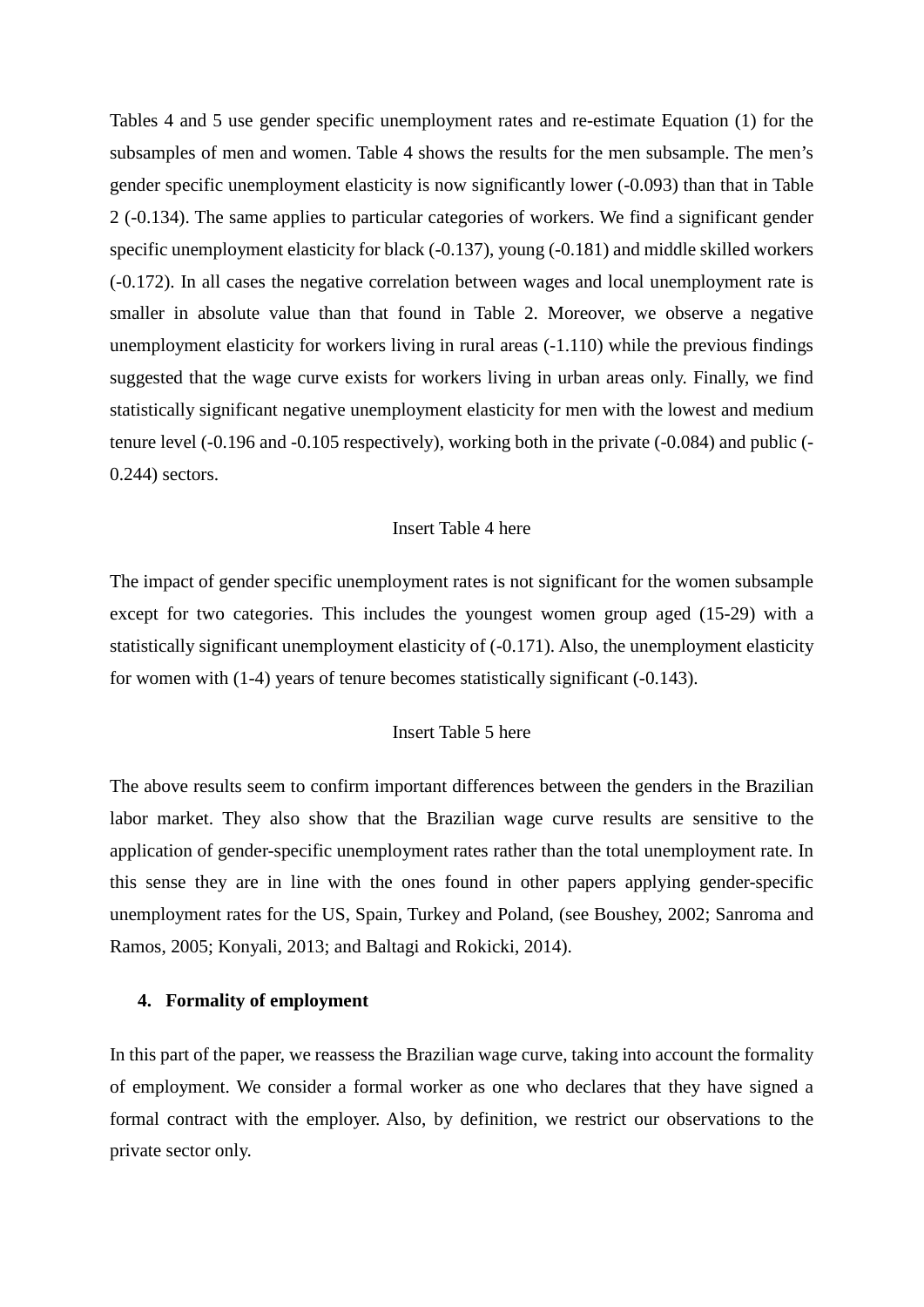It should be noted that informal employment is one of the key characteristics of developing country labor markets. In accordance to the OECD (2009) report, it constitutes almost 50% of non-agricultural employment in Latin America. Also in Brazil, in spite of its fast economic development in recent years, the share of informal workers still exceeds 25%. Hence, it seems interesting to verify whether wages of informal workers are more or less sensitive to local unemployment rates than their formal counterparts.

Table 6 shows the results of the re-estimated wage Equation (1) with the observations restricted to the private sector only<sup>[5](#page-9-0)</sup>. Not surprisingly, we find evidence of a steeper wage curve for one of the most vulnerable group in the labor market: informal workers. For all workers with informal jobs, the unemployment elasticity is -0.251 and statistically significant at the 1% confidence interval. The coefficient is even higher in absolute value for males (-0.281), and lower, but still significant for females (-0.189). In contrast, focusing on formal workers, the local unemployment elasticity is not statistically significant.

#### Insert Table 6 here

The above results are in line with the findings for other South American countries. In fact, Ramos et al. (2009) find a significant unemployment elasticity for informal workers (-0.179) in Colombia between 2002 and 2006, and an insignificant unemployment elasticity for formal workers<sup>[6](#page-9-1)</sup>. In their study of the wage curve in Uruguay during the 1991-2005 period, Bucheli and González (2012) find a much higher unemployment elasticity for informal workers (-0.241) than their formal counterparts (-0.058). Different results were obtained by Berg and Contreras (2004) for Chile who found lower unemployment elasticity for informal than formal workers during the 1974-1996 period. This could be due to the fact that Berg and Contreras (2004) define self-employed workers as informal workers.

Formal and informal workers can have different observed and unobserved characteristics, which can lead to selection bias in the results. The data available does not allow us to address the effects of unobserved characteristics. However, following Baltagi et al. (2013), we can

 $\overline{a}$ 

<span id="page-9-0"></span><sup>5</sup> The control variables are exactly the same as in previous regressions.

<span id="page-9-1"></span> $6$  Contrary to our results, Ramos et al. (2009) also find that the unemployment elasticity for women working in the informal sector is higher than that for men in Colombia.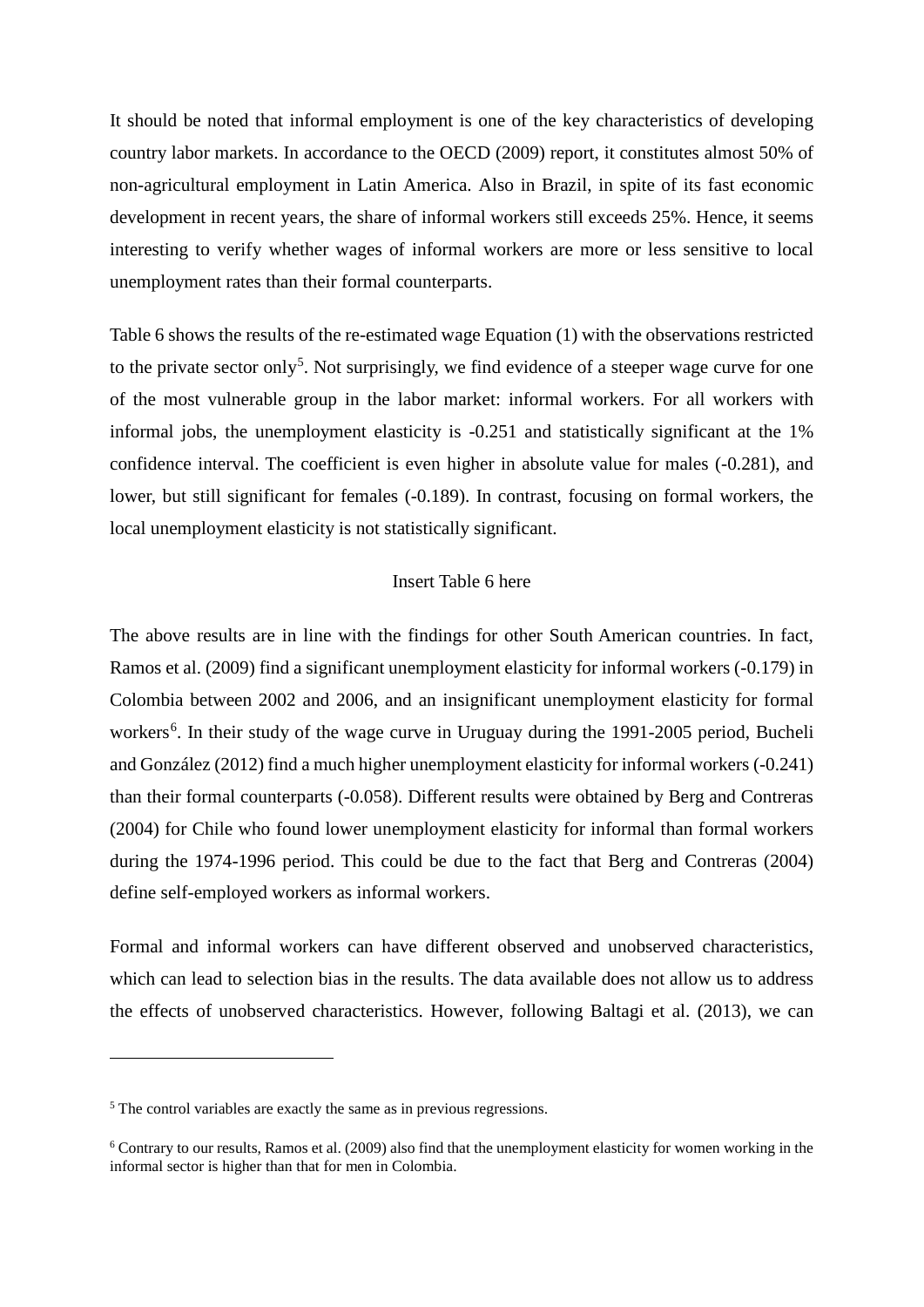explore the differences between formal and informal workers with similar observable characteristics, and check how sensible the results are for potential selection bias<sup>[7](#page-10-0)</sup> using a twostep approach. First, we estimate a probit model in order to calculate the probability of being a formal worker, conditional on gender, race, age, household type, education, place of living, tenure, occupation and industry. In the second step we use the estimated probabilities of being an informal worker in the estimation of Equation (1) for two different groups of workers: workers with probability of being formal above the median and workers with probability of been formal below the median.

The results of the first step estimation are summarized in Table 7. Here, the dependent variable takes the value one if the worker has a formal contract and zero otherwise. As expected, being a female and having children reduces the probability of having a formal job. On the other hand, the probability of being a formal worker increases with age, tenure, and is monotonically increasing with years of education. Also workers living in cities are more likely to have formal employment than their counterparts inhabiting rural areas.

#### Insert Table 7 here

Using the probit results, we predict the probability of being formal for each individual in the data set. Then, we re-estimate the wage curve for two groups of workers: the one with probability of being formal above the median and another with the probability below the median. Table 8 shows the estimation results. We find that workers with probability of being formal either above or below the median probability face completely different wage curves. As a matter of fact, only for those with probability below the median the negative relation between wages and local unemployment rate is strong and statistically significant. Within that group, informal workers not surprisingly face a steeper wage curve (-0.305 compared to -0.129 for formal workers). The elasticity of unemployment for informal workers with probability of being formal above the median is also negative (-0.086) but not statistically significant. In the case of their formal counterparts the coefficient is not statistically significant.

 $\overline{a}$ 

<span id="page-10-0"></span> $<sup>7</sup>$  As explained by Baltagi et al. (2013), correcting the Mincerian equation using Heckman's procedure is difficult</sup> here because we can think of no variable that helps explain informality that is at the same time irrelevant for explaining wages.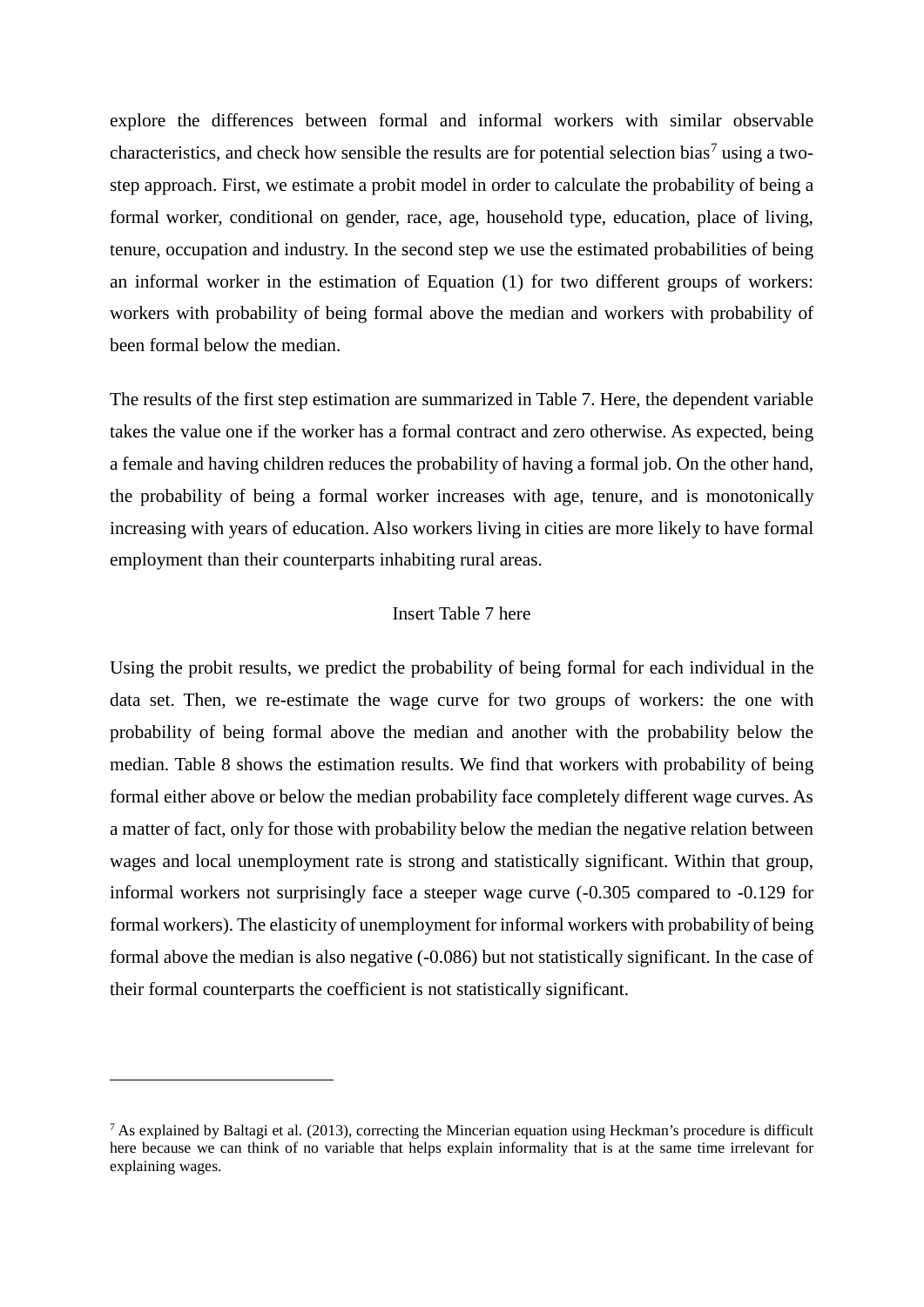#### Insert Table 8 here

These results are close to Baltagi *et al.* (2013) for Turkey who explain the difference between formal and informal elasticities in two ways: i) there are unobserved differences in productivity between the groups; and ii) workers in the informal market face lower wages when the economic activity declines. In the case of Brazil (and many other countries), the second explanation has a key component: the high termination cost. Brazilian Labor Law guarantees a set of benefits to employees in the case of unfair contract termination (when it is not a workers fault).<sup>[8](#page-11-0)</sup> This in turn makes formal employment less flexible through times of economic volatility, which guarantees employment stability but on the other hand provide more incentives for informal activities that try to avoid these costs.

#### **5. Conclusion**

 $\overline{a}$ 

This paper reconsiders the Brazilian wage curve using individual data from the Brazilian National Household Survey<sup>[9](#page-11-1)</sup> at 27 Federative Units over the period 2002 - 2009. We find evidence in favor of the Brazilian wage curve with an unemployment elasticity of -0.08 when the lagged unemployment rate is used as an instrument for current unemployment rate. We also find that males in Brazil are significantly more responsive to local unemployment rates (-0.13) than their female counterparts. In fact, we find that the unemployment elasticity for women is statistically insignificant. Applying gender specific unemployment rates, the elasticity for men decreases to -0.09, while the elasticity for women remains statistically insignificant.

This paper also finds that the Brazilian wage curve is completely different in the case of formal and informal workers. Our results show that the unemployment elasticity for informal workers is high (-0.251) and statistically significant. While it is statistically insignificant for formal workers. We also estimate the probability of being a formal worker, and find that for those workers with probability of being formal below the median, the unemployment elasticity estimate for the informal workers is higher in absolute value than its formal counterpart (-0.305 compared to -0.129).

<span id="page-11-0"></span><sup>&</sup>lt;sup>8</sup> Fair reasons can be bad discipline, insubordination, employment abandonment, criminal acts, etc.

<span id="page-11-1"></span><sup>9</sup> In portuguese "Pesquisa Nacional por Amostra de Domicílios" (PNAD).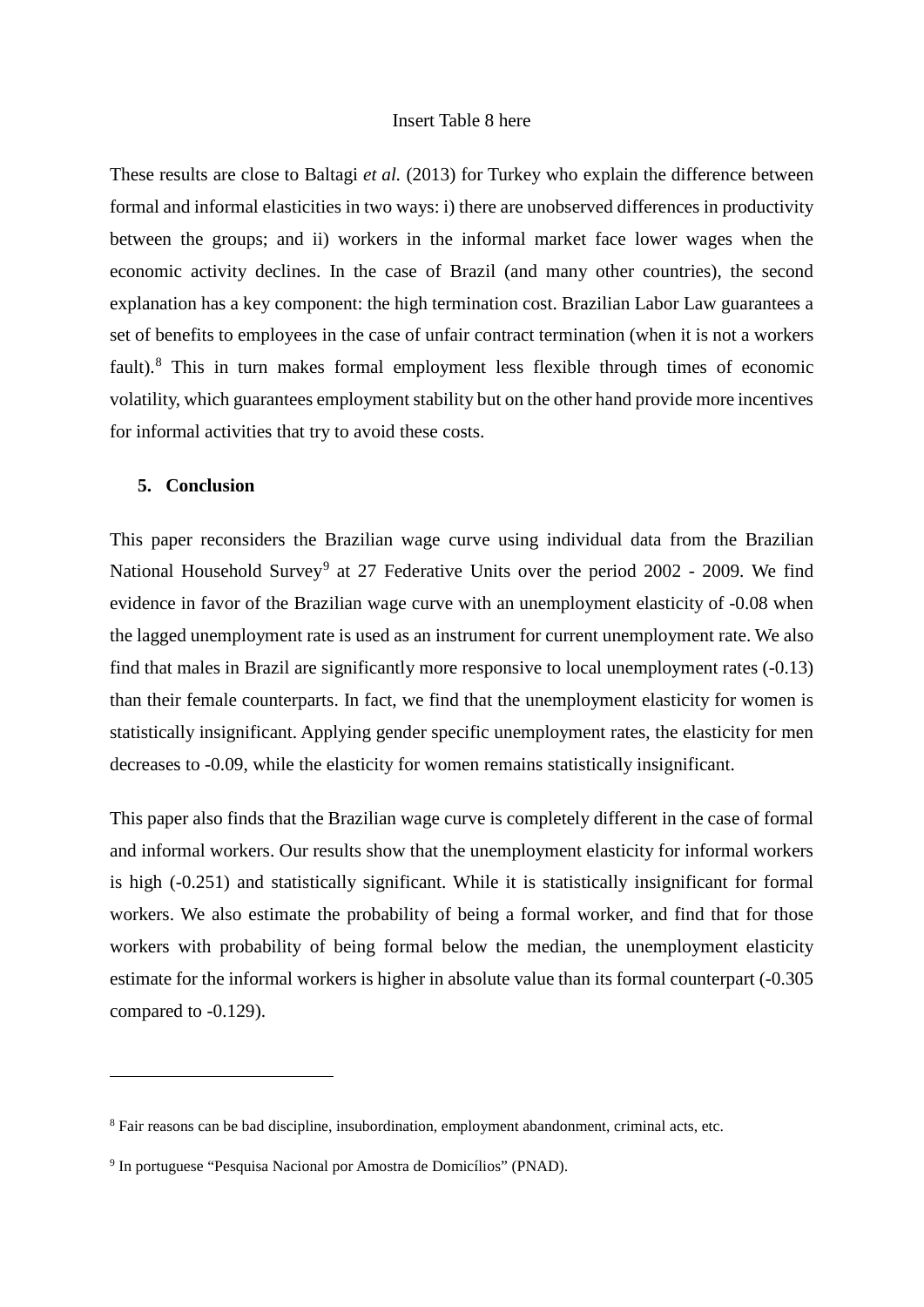The results presented here highlight important facts about the Brazilian labor market: informal and low paid jobs are one of the most vulnerable groups especially for males. As explained by Bertrand (2011) women are more risk-averse than men and in general seek occupations with more stable earnings that also pay less on average. Therefore, despite the higher participation of women in the informal market and higher unemployment rates, the occupations they choose are more stable and less susceptible to the wage curve regularities. The opposite happens with men who are less risk-averse and tend to have less stable jobs and consequently a higher unemployment elasticity, especially when these are informal jobs.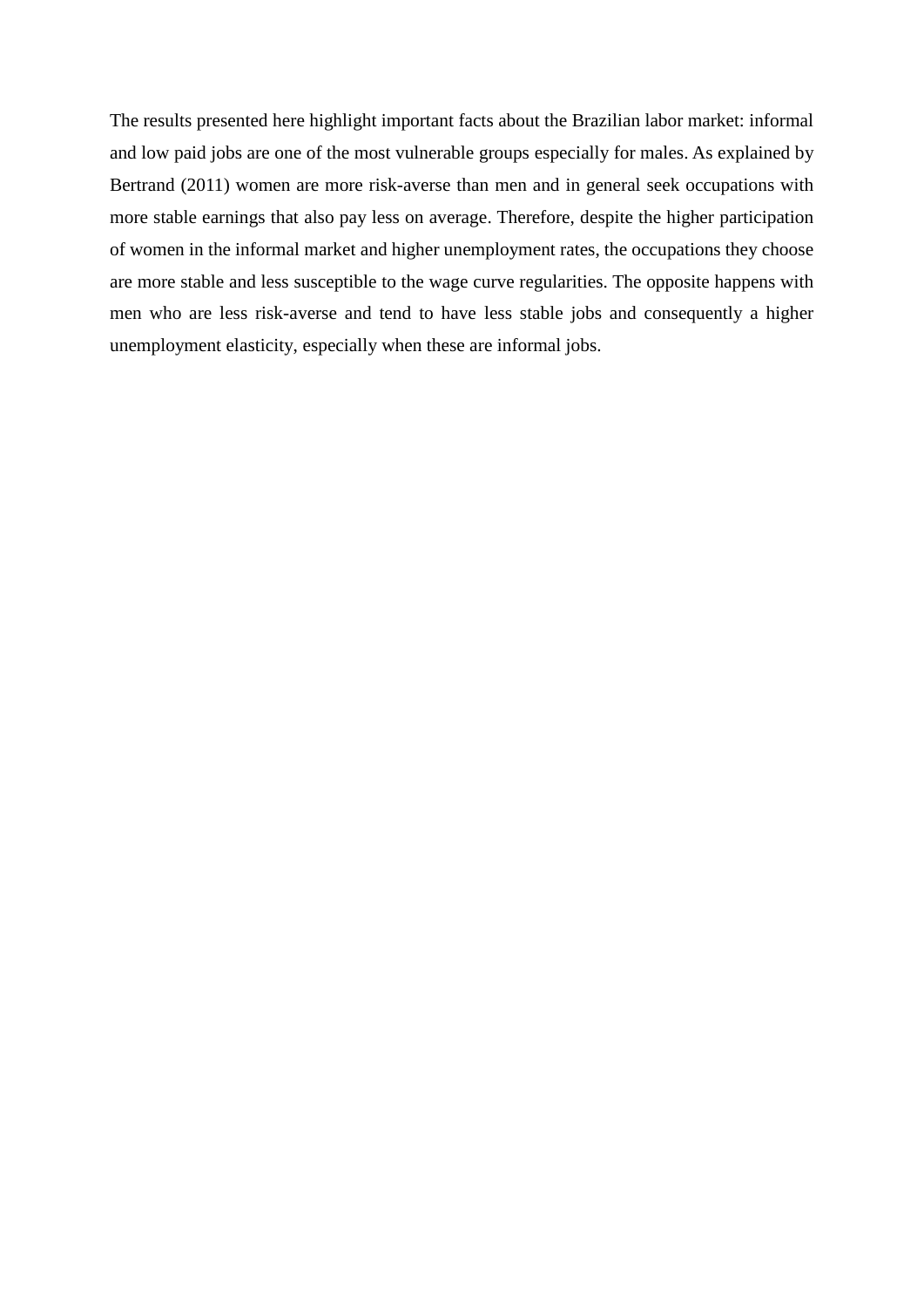### **References:**

Arango, L. E., Obando, N., Posada, C. E., 2010. Sensibilidad de los Salarios al Desempleo Regional en Colombia: Nuevas Estimaciones de la Curva de Salarios*. Borradores de Econom*í*a*  590*.*

Baltagi, B. H., Blien, U., 1998. The German wage curve: evidence from the IAB employment sample. *Economics Letters* 61, 135-142.

Baltagi, B. H., Baskaya, Y. S., Hulagu, T., 2013. How different are the wage curves for formal and informal workers? Evidence from Turkey. *Papers in Regional Science* 92 (2), 271-283.

Baltagi, B. H., Rokicki, B., 2014. The Spatial Polish Wage Curve with Gender Effects: Evidence from the Polish Labor Survey. *Regional Science and Urban Economics* 49, 36-47.

Barros, R., P. Olinto, T. Lunde, Carvalho, M., 2011. The Impact of Access to Free Childcare on Women's Labor Market Outcomes: Evidence from a Randomized Trial in Low-income Neighborhoods of Rio de Janeiro. Paper prepared for the World Bank Economists' Forum.

Berg, J., Contreras, D., 2004. Political-Economic Regime and the Wage Curve: Evidence from Chile, 1957–96. *International Review of Applied Economics* 18(2), 151-165.

Bertrand, M., 2011. New perspectives on gender. *Handbook of labor economics* 4, 1543-1590.

Blanchflower, D.G., Oswald, A.J., 1990. The wage curve. *Scandinavian Journal of Economics* 92, 215-235.

Blanchflower, D.G., Oswald, A.J., 1995. An introduction to the wage curve. *Journal of Economic Perspectives* 9, 153-167.

Blanchflower, D.G., Oswald, A.J., 2000. International wage curves. [In:] Differences and Changes in Wage Structures, edited by Richard Freeman and Larry Katz, University of Chicago Press and NBER.

Blanchflower, D.G., Oswald, A.J., 2005. The wage curve reloaded. NBER Working Paper Series, Vol. w11338. Available at SSRN: http://ssrn.com/abstract=723307

Boushey, H., 2002. Reworking the Wage Curve: Exploring the consistency of the model across time, space and demographic group. *Review of Political Economy* 14(3), 293-311.

Bucheli, M., González, C., 2012. An Estimation of the Wage Curve for Uruguay. *Cuadernos de Economía* 31(56), 261-279.

Card, D., 1995. The Wage Curve: A Review. *Journal of Economic Literature* 33, 285-299.

Corseuil, C. H., Foguel, M. N., 2002. An Alternative Income Deflator for some Brazilian Household Surveys. Discussion Paper 897.

Galiani, S., 1999. Wage Determination in Argentina: An Econometric Analysis with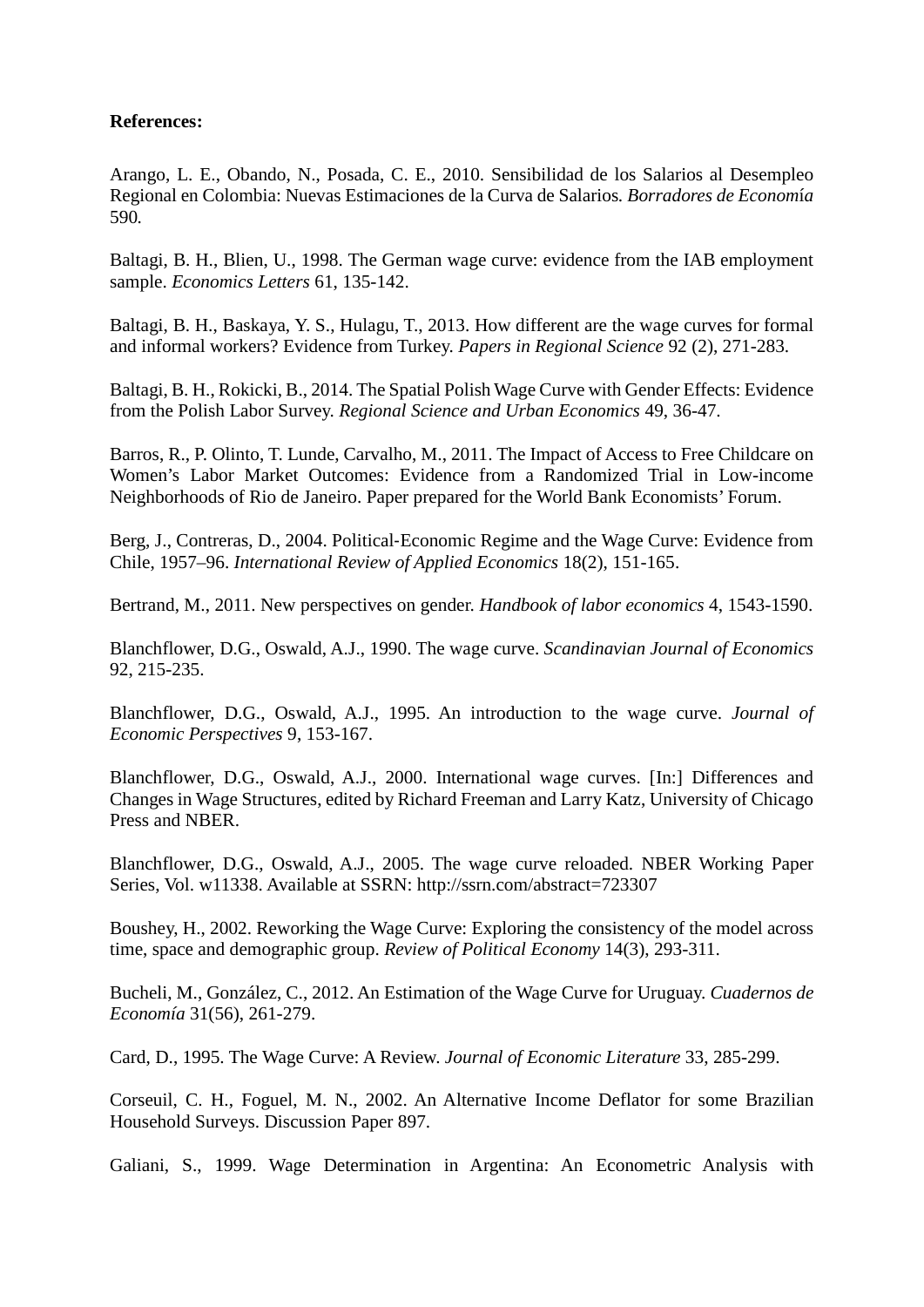Methodology Discussion. University Torcuato Di Tella, Buenos Aires, mimeo.

Mincer, J. A. (1974). *Schooling, experience, and earnings.* NBER Books.

Garcia, L. L., 2002. A curva de salário para o Brasil: uma análise microeconométrica a partir dos dados da PNAD de 1981 a 1999. Belo Horizonte: UFMG/Cedeplar.

García, P., Granados, P., 2005. La Curva de Salarios en Chile. Central Bank of Chile, Working Paper 320.

Konyali, G., 2012. Wage Curve Evidence from Turkey's 2007-2009 Income and Living Conditions Survey. *Investigaciones Regionales* 24, 199-210.

Nijkamp, P., Poot, J., 2005. The Last Word on the Wage Curve? *Journal of Economic Surveys* 19(3), 421-450.

OECD, 2009. Is Informal Normal? Towards More and Better Jobs in Developing Countries. Jutting, J., de Laiglesia J.R. (eds.), OECD Development Centre Studies, Paris.

Ramos, R., Duque, J. C., Surinach, J., 2009. Is the Wage Curve Formal or Informal? Evidence for Colombia. Research Institute of Applied Economics, Working Paper 2009/18.

Reis, M. C., 2006. Os Impactos das Mudanças na Demanda por Trabalho Qualificado sobre o Desemprego por Nível de Qualificação durante os Anos Noventa no Brasil. *Revista Brasileira de Economia* 60(3), 297–319.

Sanroma, E., Ramos, R., 2005. Further Evidence on Disaggregated Wage Curves: The Case of Spain. *Australian Journal of Labour Economics* 8(3), 227-243.

Santolin, R., Antigo, M. F., 2009. Curvas de Salários Dinâmicas: Um Estudo dos Determinantes da Histerese do Desemprego no Brasil. Belo Horizonte: UFMG/Cedeplar.

Silva, A. S. P. Monsueto, S. E., 2012. Flexibilidade do Mercado de Trabalho: Uma Análise Comparativa Entre Segmentos Socioeconômicos no Brasil (2002-2009). Available at: http://www.anpec.org.br/encontro/2012/inscricao/files\_I/i12-351de703e4da2073e562 bebdf5fd0981.pdf

Souza, I., Machado, A., 2004. Curva de Rendimentos: uma Análise no Mercado de Trabalho Urbano e Rural no Brasil (1981/99). *Revista de Economia e Sociologia Rural* 42(1), 35-54.

The World Bank Group, 2014. Gender at work: a companion to the World Development Report on Jobs. The World Bank.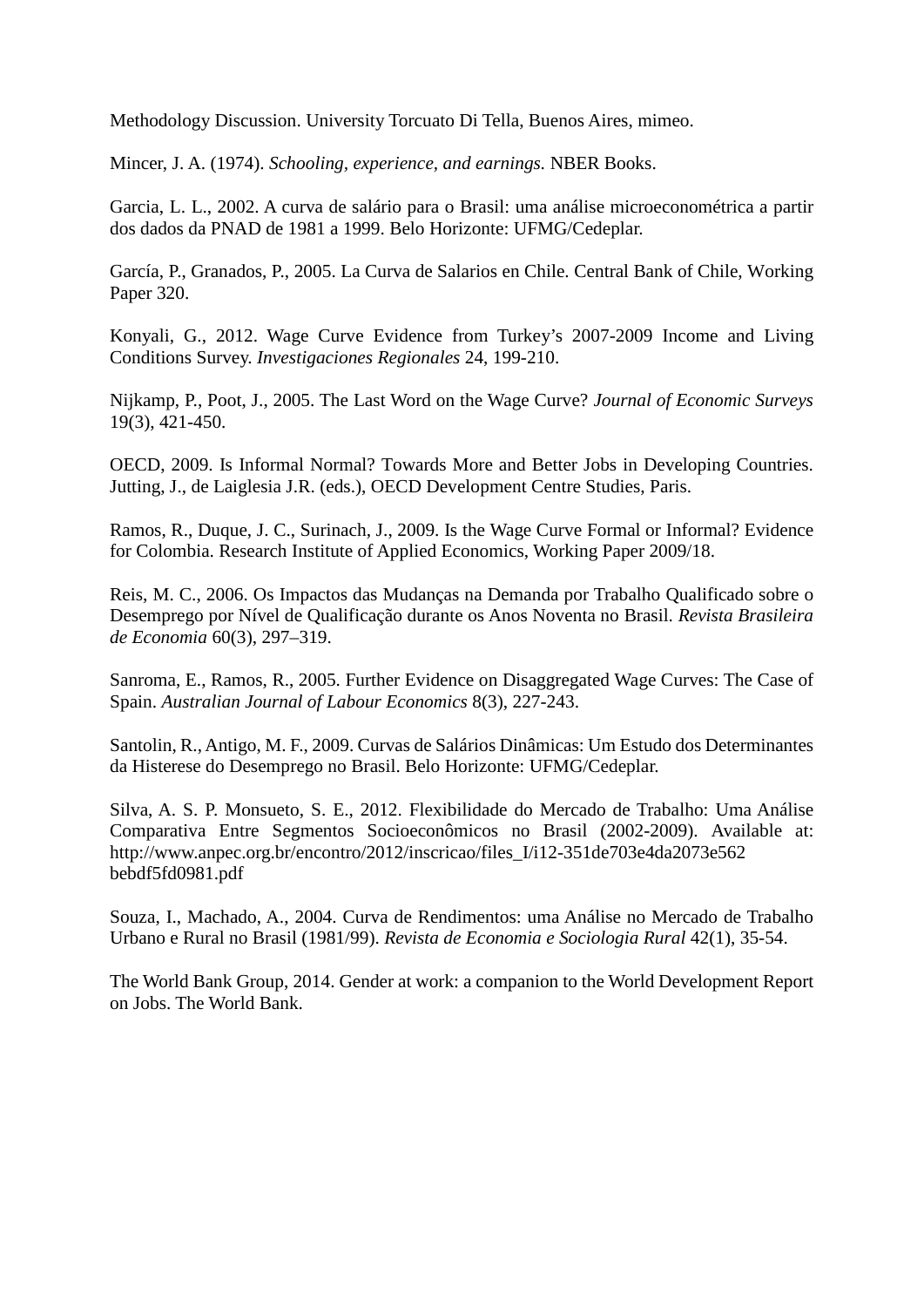#### **Data Appendix**

The data set used in the present study is based on the National Household Survey (from Portuguese PNAD – Pesquisa Nacional por Amostra de Domicílios) for the period 2002-2009. After excluding the self-employed or paid family workers, the unemployed, inactive and missing observations, we are left with over 739,490 observations. The data provides representative information on the state level where the employee is located.

In this study we use individual hourly wage deflated by an index especially developed by Corseuil and Foguel (2002) for this survey and updated each year by the Brazilian Institute of Geography and Statistics (from Portuguese IBGE – Instituto Brasiliero de Geografia e Estatística). We also calculated the unemployment rate at the state level for each year.

The control variables used in the regressions are the following:

- Age of the individual
- *Gender*. Female  $= 1$  and male  $= 0$ .
- *Race*. Black  $= 1$  and white  $= 0$
- *Household type*. This variable includes 4 categories: couple without children = 1; couple with children = 2; single mother with children = 3; other household types = 4.
- *Education*. This variable includes 4 different categories: up to 7 years of education = 1; more than 7 and up to 10 years of education  $= 2$ ; more than 10 and up to 14 years of education = 3; 15 or more years of education = 4.
- The individual's years of *tenure* at the firm.
- *Regions*. We distinguish among the 27 states of Brazil, also called Federative Units (UF).
- *Occupation*. This variable includes 9 categories: managers; professionals in the sciences and arts; technicians; administrative workers; service workers; vendors and trade service providers; agricultural workers; workers producing goods and services, and repair and maintenance; members of the armed forces and auxiliary.
- *Industry classification.* This variable includes 12 categories: agricultural; other industrial activities; manufacturing industry; construction; trade and repair; accommodation and food; transport, storage and communication; public administration;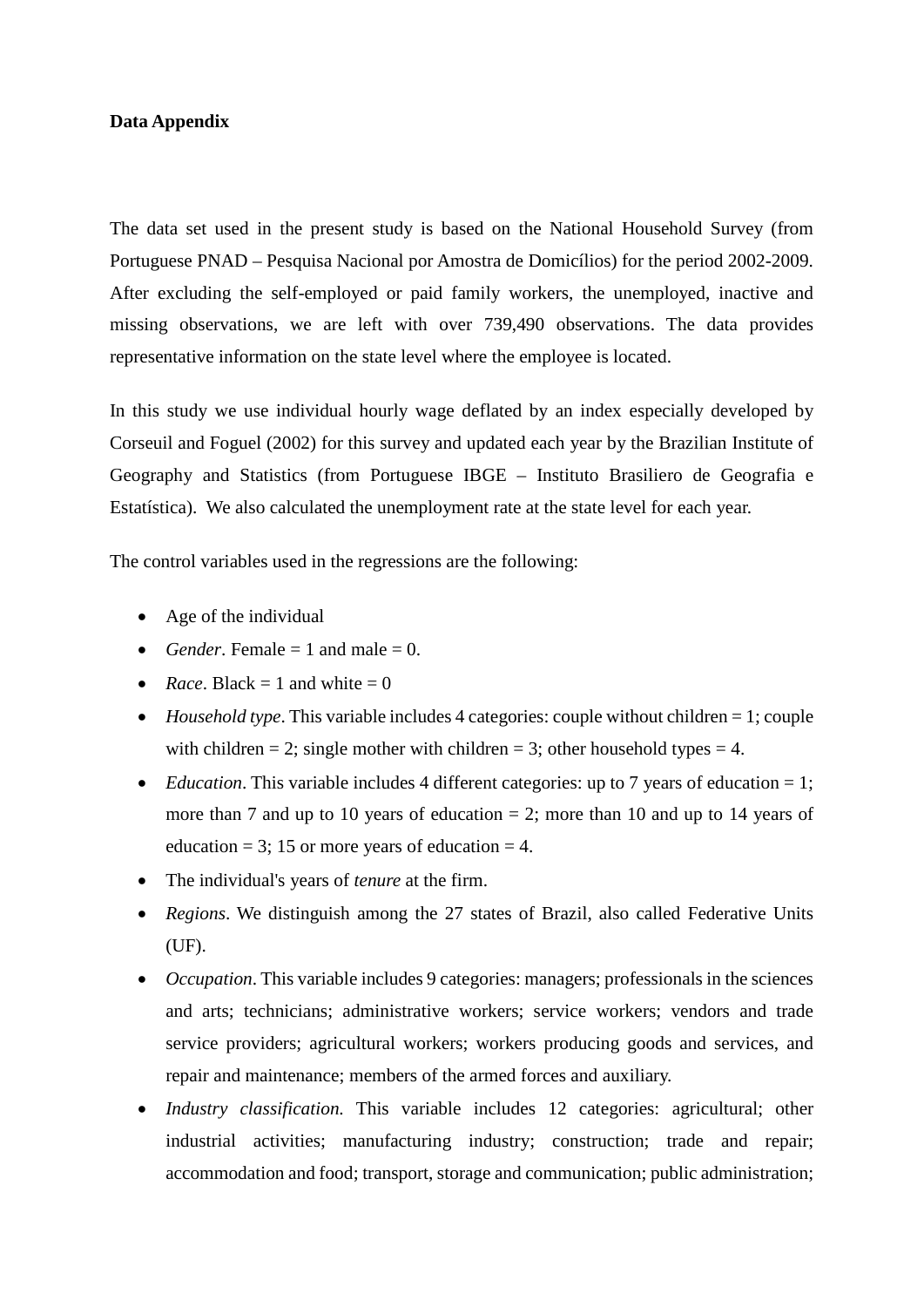education, health and social services; domestic services; other community, social and personal services; other activities.

- *Formality of employment*. Formal employee = 1 and informal employee = 0.
- *Sector*. Public = 1 and private = 0.

# **Summary statistics**

| Variable                | <b>Observations</b> | Mean     | Std. Dev. | Min      | Max   |
|-------------------------|---------------------|----------|-----------|----------|-------|
|                         |                     |          |           |          |       |
| Year                    | 739490              | 2005.688 | 2.270173  | 2002     | 2009  |
| Urban/rural areas       | 739490              | 0.908660 | 0.288092  | $\theta$ | 1     |
| Hourly wage             | 739490              | 4.455756 | 2.792494  | 1.5      | 15    |
| Unemployment rate       | 739490              | 8.468754 | 2.258912  | 3.75     | 20.36 |
| Working hours weekly    | 739490              | 41.23837 | 9.250804  | 10       | 60    |
| Age                     | 739490              | 34.12132 | 11.55742  | 15       | 75    |
| Gender                  | 739490              | 0.438409 | 0.496192  | $\theta$ | 1     |
| Race                    | 739490              | 0.518010 | 0.499676  | $\theta$ | 1     |
| Tenure                  | 739490              | 5.115286 | 6.790269  | $\theta$ | 60    |
| Sector                  | 739490              | 0.103849 | 0.305064  | $\theta$ | 1     |
| Formality of employment | 739490              | 0.680597 | 0.466246  | $\theta$ | 1     |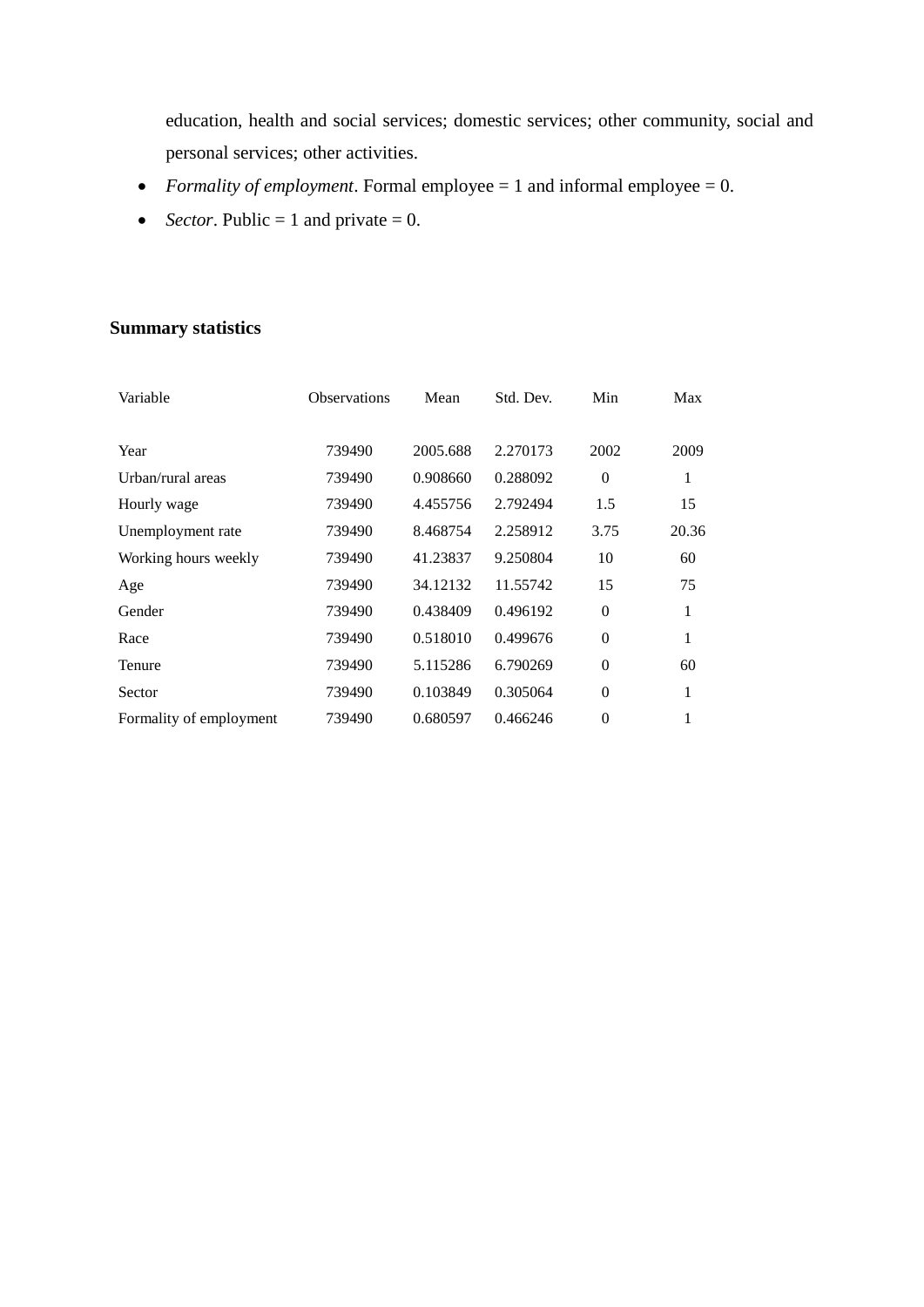

Figure 1: Unemployment in Brazil by Gender, 2001-2009 (in %)

Figure 2: Hourly wages in Brazil by Gender, 2001-2009 (in BRL)



Source: This is based on data from the National Household Survey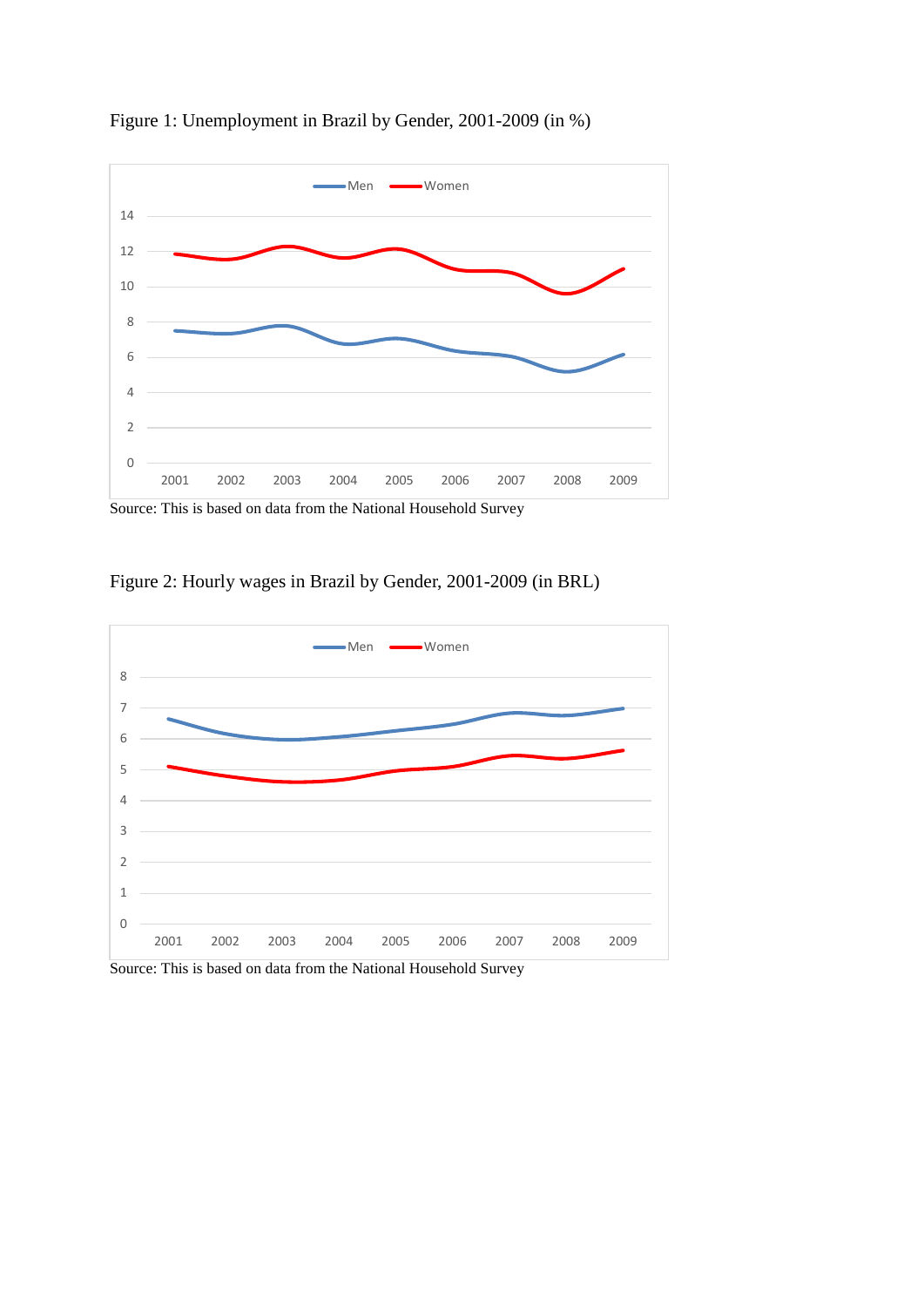The Brazilian unemployment elasticity of real hourly wages by worker type

|                                  | All workers           | men                    | women                 | White                | <b>Black</b>           | Age<br>15-29           | Age<br>$30-44$         | 45 and<br>older     | Low<br>skill        | Medium<br>skill       | High<br>skill    |
|----------------------------------|-----------------------|------------------------|-----------------------|----------------------|------------------------|------------------------|------------------------|---------------------|---------------------|-----------------------|------------------|
| $FE-2SLS$                        | $-0.076**$<br>(0.033) | $-0.134***$<br>(0.043) | 0.002<br>(0.049)      | $-0.077*$<br>(0.040) | $-0.074$<br>(0.053)    | $-0.154***$<br>(0.048) | $-0.030$<br>(0.053)    | 0.051<br>(0.080)    | $-0.048$<br>(0.049) | $-0.110**$<br>(0.046) | 0.030<br>(0.135) |
| R-squared<br><b>Observations</b> | 0.47<br>739,490       | 0.45<br>415,291        | 0.50<br>324,199       | 0.46<br>356,427      | 0.43<br>383,063        | 0.42<br>306,236        | 0.48<br>285,725        | 0.48<br>147,529     | 0.28<br>268,948     | 0.39<br>418,696       | 0.21<br>51,846   |
|                                  | Rural                 | Urban                  | $T$ enure $<$ 1       |                      | Tenure $>=1$ & $<$ 5   | Tenure $\geq=5$        | Private                | Public              |                     |                       |                  |
| $FE-2SLS$                        | $-0.346$<br>(0.525)   | $-0.055*$<br>(0.033)   | $-0.180**$<br>(0.070) |                      | $-0.137***$<br>(0.048) | 0.082<br>(0.057)       | $-0.097***$<br>(0.034) | $-0.003$<br>(0.105) |                     |                       |                  |
| R-squared<br><b>Observations</b> | 0.41<br>67,545        | 0.46<br>671,945        | 0.35                  | 180,449              | 0.42<br>300,434        | 0.50<br>258,607        | 0.42<br>662.695        | 0.42<br>76,795      |                     |                       |                  |

#### Notes:

a) See the Appendix for sample coverage.

b) Robust standard errors in parentheses. \*, \*\* and \*\*\* represent significance at 10%, 5% and 1%, respectively.

c) Low skill workers refer to individuals with 0 to 7 years of education. Medium skill workers refer to individuals with 8 to 14 years of education. High skill workers refer to 15 and more years of education.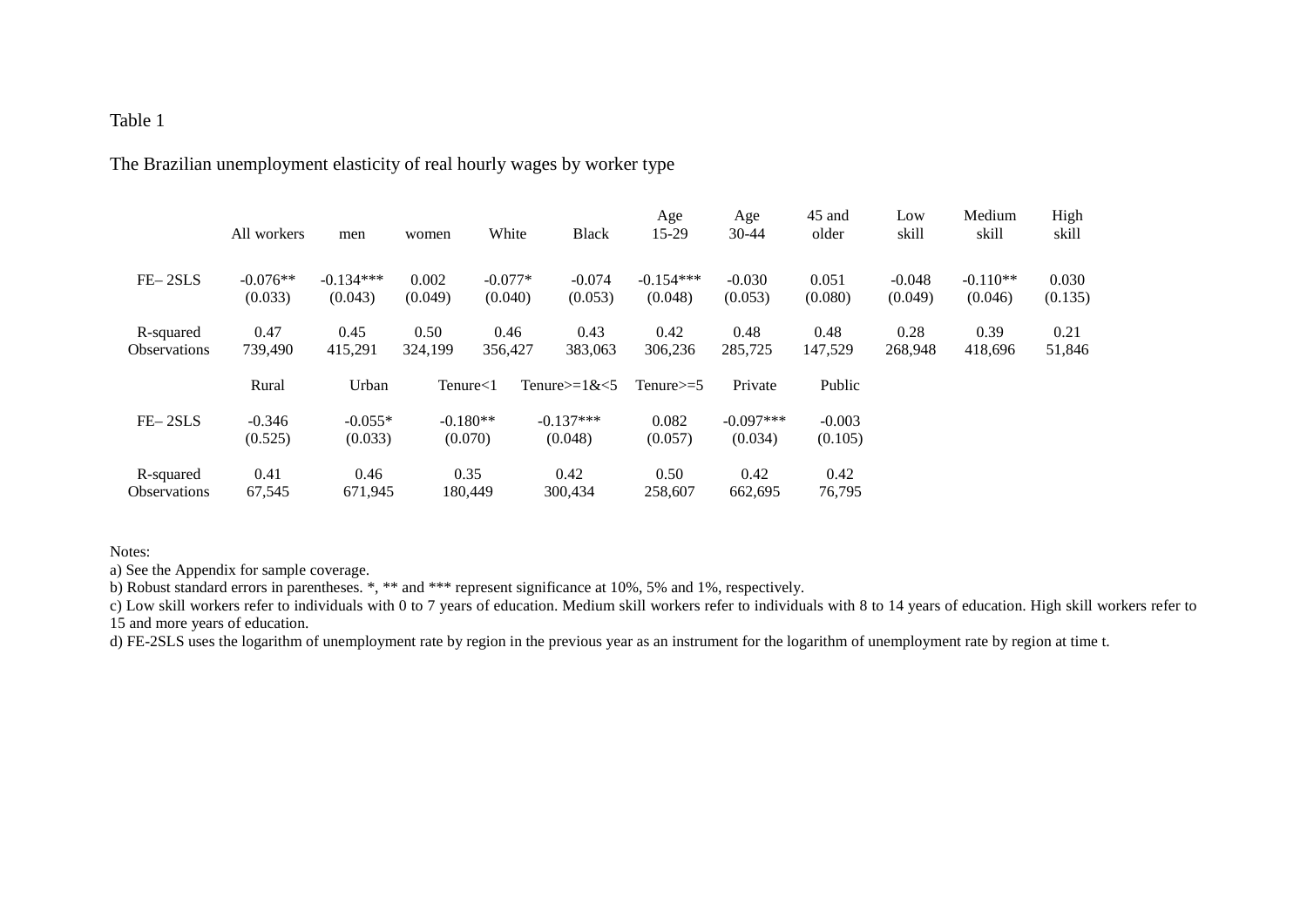The Brazilian men unemployment elasticity of real hourly wages by worker type

|                                  | All workers            | White                 | <b>Black</b>           | Age<br>15-29           | Age<br>$30 - 44$          | 45 and<br>older     | Low<br>skill           | Medium<br>skill        | High<br>skill       |
|----------------------------------|------------------------|-----------------------|------------------------|------------------------|---------------------------|---------------------|------------------------|------------------------|---------------------|
| $FE-2SLS$                        | $-0.134***$<br>(0.043) | $-0.081$<br>(0.055)   | $-0.175***$<br>(0.066) | $-0.190***$<br>(0.061) | $-0.114$<br>(0.071)       | 0.044<br>(0.108)    | $-0.072$<br>(0.061)    | $-0.213***$<br>(0.063) | $-0.030$<br>(0.229) |
| R-squared<br><b>Observations</b> | 0.45<br>415,291        | 0.44<br>189,036       | 0.42<br>226,255        | 0.42<br>180,575        | 0.45<br>154,104           | 0.46<br>80,612      | 0.31<br>176,300        | 0.40<br>222,437        | 0.19<br>16,554      |
|                                  | Rural                  | Urban                 | $T$ enure $<$ 1        |                        | Tenure $\geq$ =1& $\lt$ 5 | Tenure $\geq 5$     | Private                | Public                 |                     |
| $FE-2SLS$                        | $-0.841$<br>(0.784)    | $-0.097**$<br>(0.043) | $-0.217**$<br>(0.090)  |                        | $-0.165***$<br>(0.064)    | $-0.003$<br>(0.075) | $-0.140***$<br>(0.045) | $-0.190$<br>(0.160)    |                     |
| R-squared<br><b>Observations</b> | 0.37<br>47,643         | 0.44<br>367.648       | 0.35<br>103.452        |                        | 0.40<br>167,780           | 0.49<br>144.059     | 0.42<br>383,565        | 0.42<br>31,726         |                     |

Notes:

a) See the Appendix for sample coverage.

b) Robust standard errors in parentheses. \*, \*\* and \*\*\* represent significance at 10%, 5% and 1%, respectively.

c) Low skill workers refer to individuals with 0 to 7 years of education. Medium skill workers refer to individuals with 8 to 14 years of education. High skill workers refer to 15 and more years of education.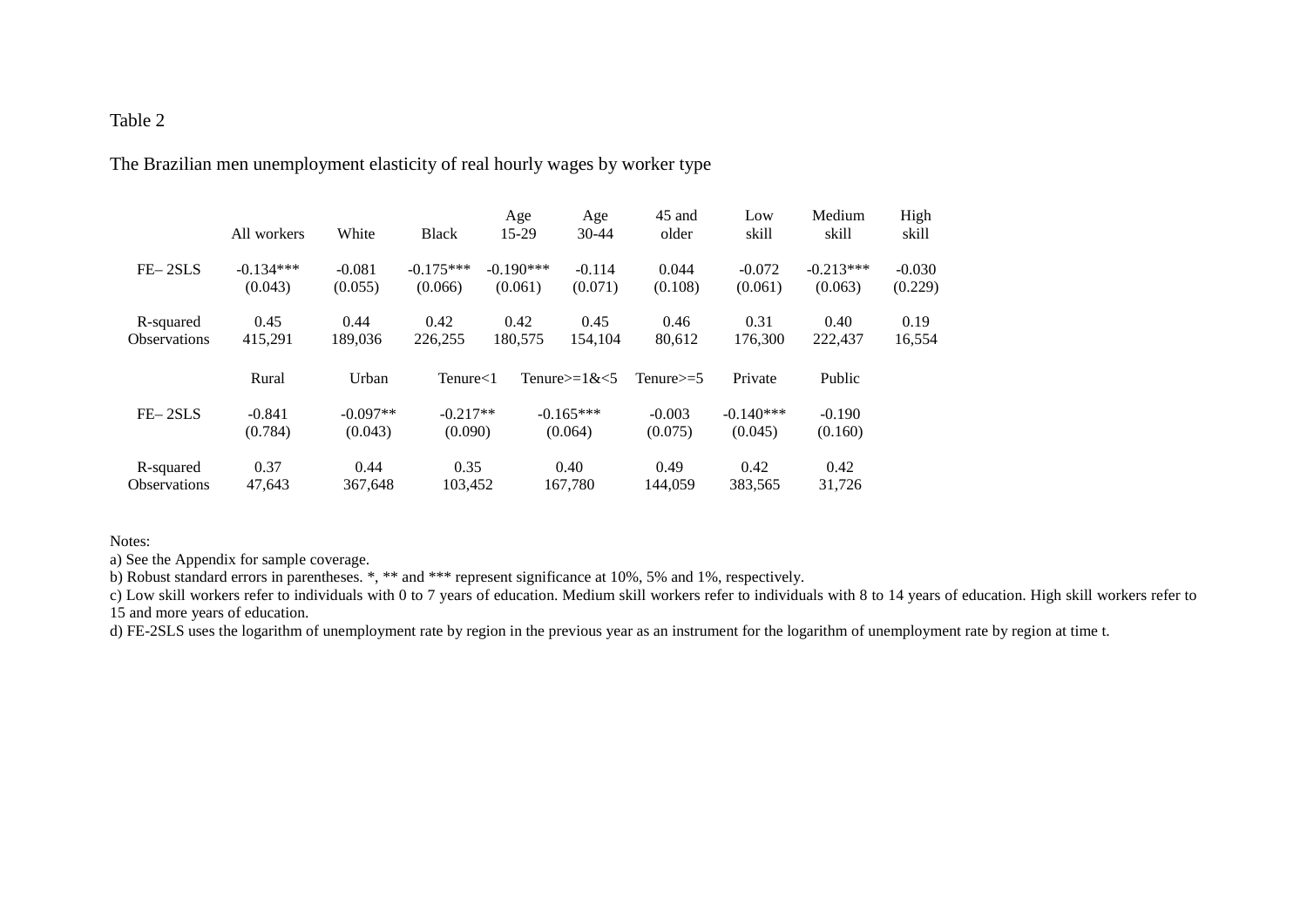The Brazilian women unemployment elasticity of real hourly wages by worker type

|                                  | All workers      | White               | <b>Black</b>        | Age<br>15-29        | Age<br>$30-44$            | 45 and<br>older      | Low<br>skill        | Medium<br>skill  | High<br>skill    |
|----------------------------------|------------------|---------------------|---------------------|---------------------|---------------------------|----------------------|---------------------|------------------|------------------|
| $FE-2SLS$                        | 0.002<br>(0.049) | $-0.074$<br>(0.057) | 0.096<br>(0.087)    | $-0.095$<br>(0.075) | 0.074<br>(0.078)          | 0.067<br>(0.117)     | $-0.016$<br>(0.079) | 0.019<br>(0.066) | 0.070<br>(0.166) |
| R-squared<br><b>Observations</b> | 0.50<br>324,199  | 0.50<br>167,391     | 0.46<br>156,808     | 0.44<br>125,661     | 0.52<br>131,621           | 0.52<br>66,917       | 0.20<br>92,648      | 0.38<br>196,259  | 0.23<br>35,292   |
|                                  | Rural            | Urban               | $T$ enure $<$ 1     |                     | Tenure $\geq$ =1& $\lt$ 5 | Tenure $\geq 5$      | Private             | Public           |                  |
| $FE-2SLS$                        | 0.513<br>(0.661) | 0.000<br>(0.050)    | $-0.143$<br>(0.110) |                     | $-0.110$<br>(0.070)       | $0.210**$<br>(0.087) | $-0.040$<br>(0.053) | 0.208<br>(0.136) |                  |
| R-squared<br><b>Observations</b> | 0.43<br>19,902   | 0.50<br>304.297     | 0.38<br>76,997      |                     | 0.44<br>132.654           | 0.52<br>114,548      | 0.43<br>279,130     | 0.44<br>45,069   |                  |

#### Notes:

a) See the Appendix for sample coverage.

b) Robust standard errors in parentheses. \*, \*\* and \*\*\* represent significance at 10%, 5% and 1%, respectively.

c) Low skill workers refer to individuals with 0 to 7 years of education. Medium skill workers refer to individuals with 8 to 14 years of education. High skill workers refer to 15 and more years of education.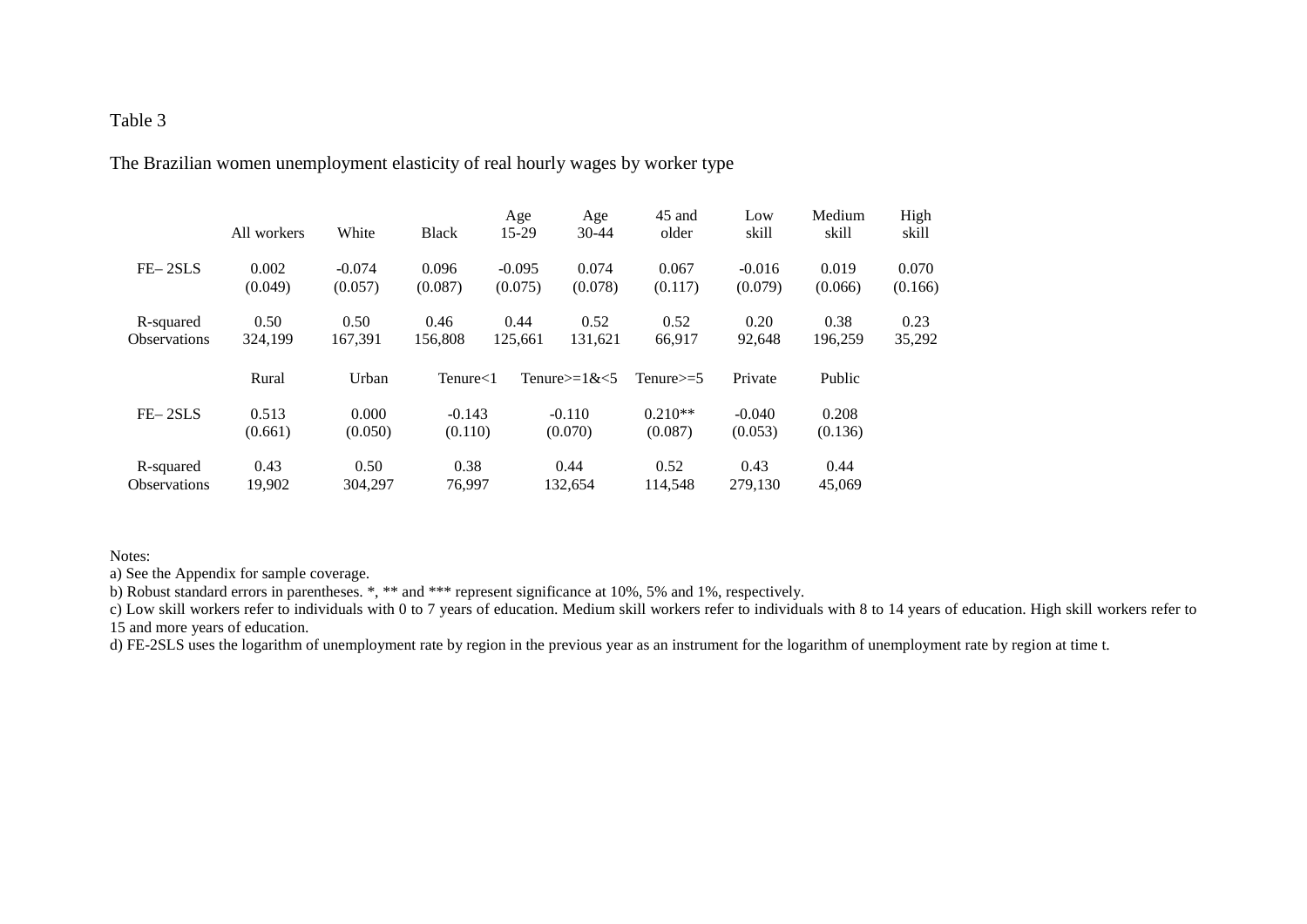The Brazilian men unemployment elasticity of real hourly wages by worker type – gender specific unemployment rate

|                                  | All workers           | White               | <b>Black</b>          | Age<br>15-29           | Age<br>$30 - 44$          | 45 and<br>older  | Low<br>skill          | Medium<br>skill        | High<br>skill       |
|----------------------------------|-----------------------|---------------------|-----------------------|------------------------|---------------------------|------------------|-----------------------|------------------------|---------------------|
| $FE-2SLS$                        | $-0.093**$<br>(0.038) | $-0.062$<br>(0.052) | $-0.137**$<br>(0.055) | $-0.181***$<br>(0.053) | $-0.017$<br>(0.062)       | 0.028<br>(0.095) | $-0.035$<br>(0.054)   | $-0.172***$<br>(0.054) | $-0.122$<br>(0.220) |
| R-squared<br><b>Observations</b> | 0.45<br>415,291       | 0.44<br>189,036     | 0.42<br>226,255       | 0.42<br>180,575        | 0.45<br>154.104           | 0.46<br>80,612   | 0.31<br>176.300       | 0.40<br>222.437        | 0.19<br>16,554      |
|                                  | Rural                 | Urban               | $T$ enure $<$ 1       |                        | Tenure $\geq$ =1& $\lt$ 5 | Tenure $\geq 5$  | Private               | Public                 |                     |
| $FE-2SLS$                        | $-1.110*$<br>(0.653)  | $-0.056$<br>(0.038) | $-0.196**$<br>(0.077) |                        | $-0.105*$<br>(0.055)      | 0.032<br>(0.068) | $-0.084**$<br>(0.039) | $-0.244*$<br>(0.128)   |                     |
| R-squared<br><b>Observations</b> | 0.37<br>47,643        | 0.44<br>367,648     | 0.35<br>103.452       |                        | 0.41<br>167,780           | 0.49<br>144,059  | 0.42<br>383,565       | 0.42<br>31,726         |                     |

Notes:

a) See the Appendix for sample coverage.

b) Robust standard errors in parentheses. \*, \*\* and \*\*\* represent significance at 10%, 5% and 1%, respectively.

c) Low skill workers refer to individuals with 0 to 7 years of education. Medium skill workers refer to individuals with 8 to 14 years of education. High skill workers refer to 15 and more years of education.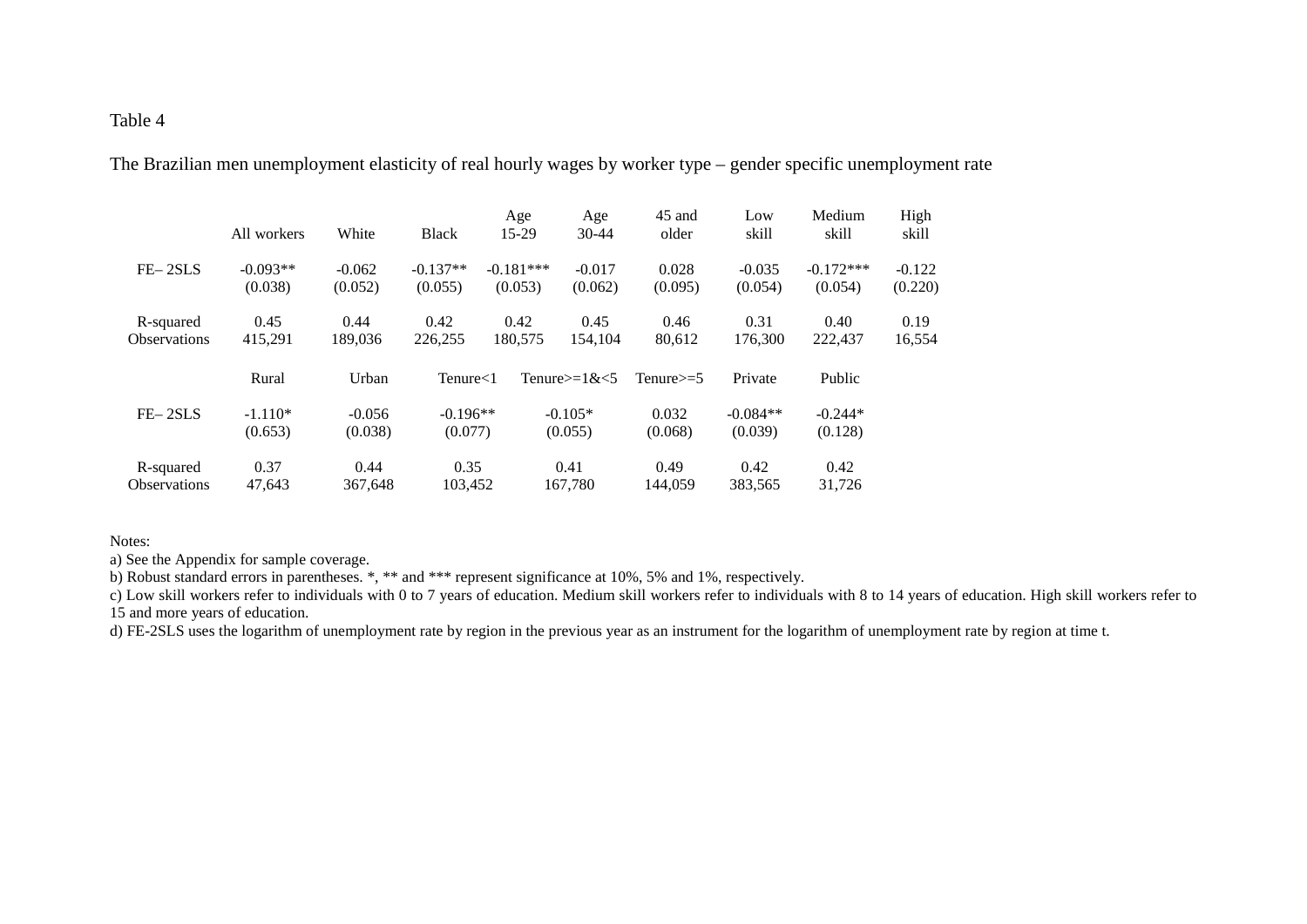The Brazilian women unemployment elasticity of real hourly wages by worker type – gender specific unemployment rate

|                                  | All workers         | White               | <b>Black</b>        | Age<br>15-29         | Age<br>$30-44$            | 45 and<br>older  | Low<br>skill        | Medium<br>skill  | High<br>skill       |
|----------------------------------|---------------------|---------------------|---------------------|----------------------|---------------------------|------------------|---------------------|------------------|---------------------|
| $FE-2SLS$                        | $-0.015$<br>(0.060) | $-0.103$<br>(0.073) | 0.112<br>(0.100)    | $-0.171*$<br>(0.093) | 0.068<br>(0.096)          | 0.141<br>(0.134) | $-0.014$<br>(0.099) | 0.016<br>(0.080) | $-0.054$<br>(0.190) |
| R-squared<br><b>Observations</b> | 0.50<br>324,199     | 0.50<br>167,391     | 0.46<br>156,808     | 0.44<br>125,661      | 0.52<br>131,621           | 0.52<br>66,917   | 0.20<br>92.648      | 0.38<br>196,259  | 0.23<br>35,292      |
|                                  | Rural               | Urban               | $T$ enure $<$ 1     |                      | Tenure $\geq$ =1& $\lt$ 5 | Tenure $\geq 5$  | Private             | Public           |                     |
| $FE-2SLS$                        | 0.393<br>(0.446)    | $-0.022$<br>(0.061) | $-0.130$<br>(0.149) |                      | $-0.143*$<br>(0.086)      | 0.156<br>(0.099) | $-0.077$<br>(0.064) | 0.161<br>(0.155) |                     |
| R-squared<br><b>Observations</b> | 0.43<br>19,902      | 0.50<br>304.297     | 0.38<br>76,997      |                      | 0.44<br>132.654           | 0.52<br>114,548  | 0.43<br>279,130     | 0.44<br>45,069   |                     |

Notes:

a) See the Appendix for sample coverage.

b) Robust standard errors in parentheses. \*, \*\* and \*\*\* represent significance at 10%, 5% and 1%, respectively.

c) Low skill workers refer to individuals with 0 to 7 years of education. Medium skill workers refer to individuals with 8 to 14 years of education. High skill workers refer to 15 and more years of education.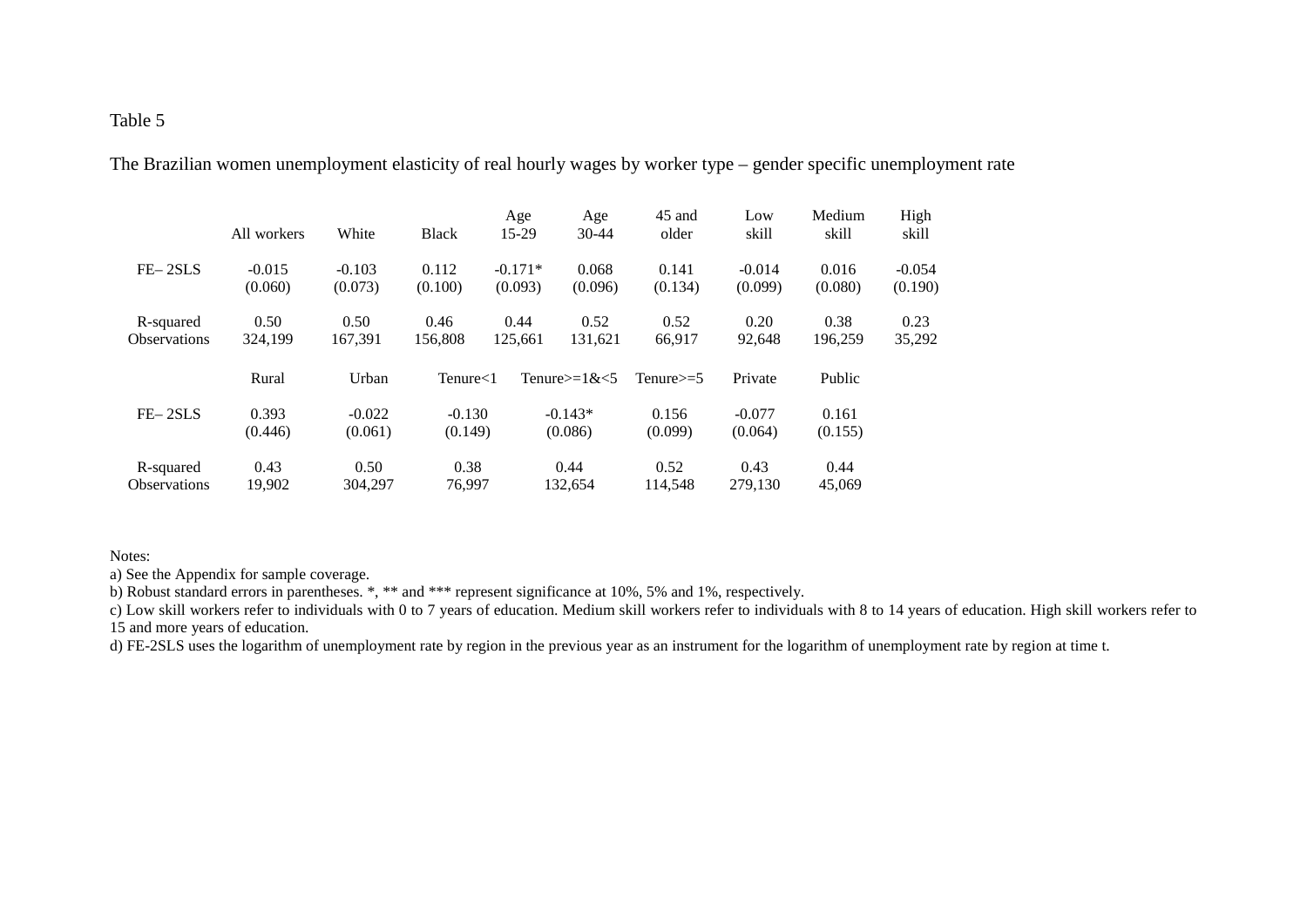The Brazilian unemployment elasticity of real hourly wages by formality of employment

|                     | Both genders |             |          | Men         |             |          | Women    |            |         |  |
|---------------------|--------------|-------------|----------|-------------|-------------|----------|----------|------------|---------|--|
|                     | All          | Informal    | Formal   | All         | Informal    | Formal   | All      | Informal   | Formal  |  |
| $FE-2SLS$           | $-0.095***$  | $-0.251***$ | $-0.016$ | $-0.148***$ | $-0.281***$ | $-0.074$ | $-0.036$ | $-0.189**$ | 0.070   |  |
|                     | (0.034)      | (0.059)     | (0.041)  | (0.044)     | (0.080)     | (0.053)  | (0.053)  | (0.089)    | (0.064) |  |
| R-squared           | 0.42         | 0.36        | 0.43     | 0.43        | 0.38        | 0.41     | 0.43     | 0.35       | 0.46    |  |
| <b>Observations</b> | 662.695      | 236.195     | 426,500  | 383.565     | 127,407     | 256,158  | 279.130  | 108.788    | 170.342 |  |

#### Notes:

a) See the Appendix for sample coverage.

b) Robust standard errors in parentheses. \*, \*\* and \*\*\* represent significance at 10%, 5% and 1%, respectively.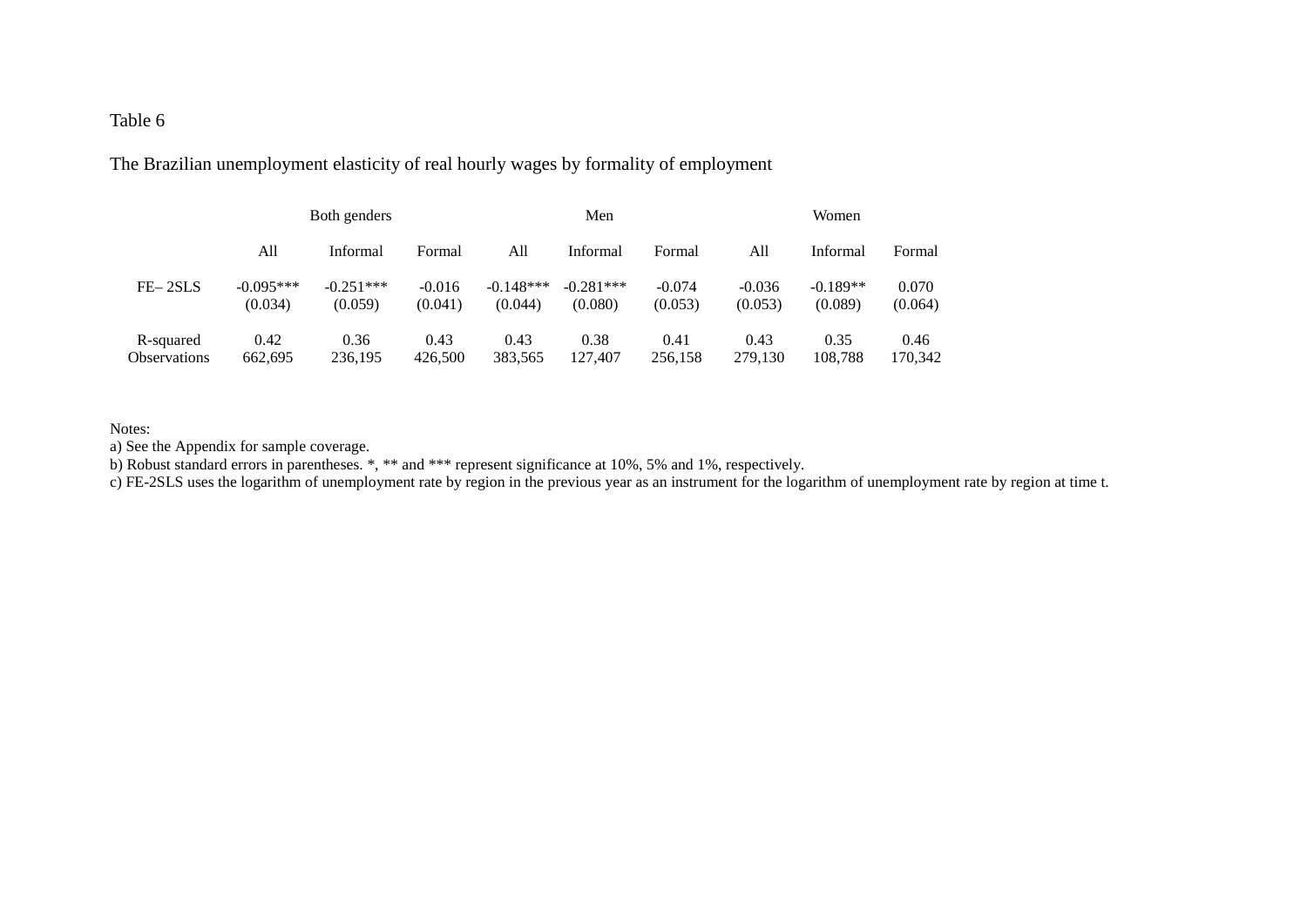| Variables                     | Coefficients |
|-------------------------------|--------------|
|                               |              |
| Women                         | $-0.091***$  |
|                               | (0.004)      |
| <b>Black</b>                  | 0.005        |
|                               | (0.004)      |
| Age                           | $0.102***$   |
|                               | (0.001)      |
| Age2                          | $-0.001***$  |
|                               | (0.000)      |
| Couple with children          | $-0.106***$  |
|                               | (0.006)      |
| Single mother with children   | $-0.190***$  |
|                               | (0.007)      |
| Other household type          | $-0.144***$  |
|                               | (0.007)      |
| 8-10 years of education       | $0.149***$   |
|                               | (0.005)      |
| 11-14 years of education      | $0.428***$   |
|                               | (0.005)      |
| 15 years or more of education | $0.434***$   |
|                               | (0.010)      |
| Urban                         | $0.165***$   |
|                               | (0.006)      |
| Tenure                        | $0.056***$   |
|                               | (0.001)      |
| Tenure2                       | $-0.002***$  |
|                               | (0.000)      |
| Observations                  | 662,695      |
|                               |              |

# The formality status determinants

Notes:

a) Marginal effects estimated with probit.

b) Robust standard errors in parentheses. \*, \*\* and \*\*\* represent significance at 10%, 5% and 1%, respectively.

c) Other control variables include occupation, industry, year and region dummies.

d) Omitted categories for household status and education are couples without children and less than 8 year of education, respectively.